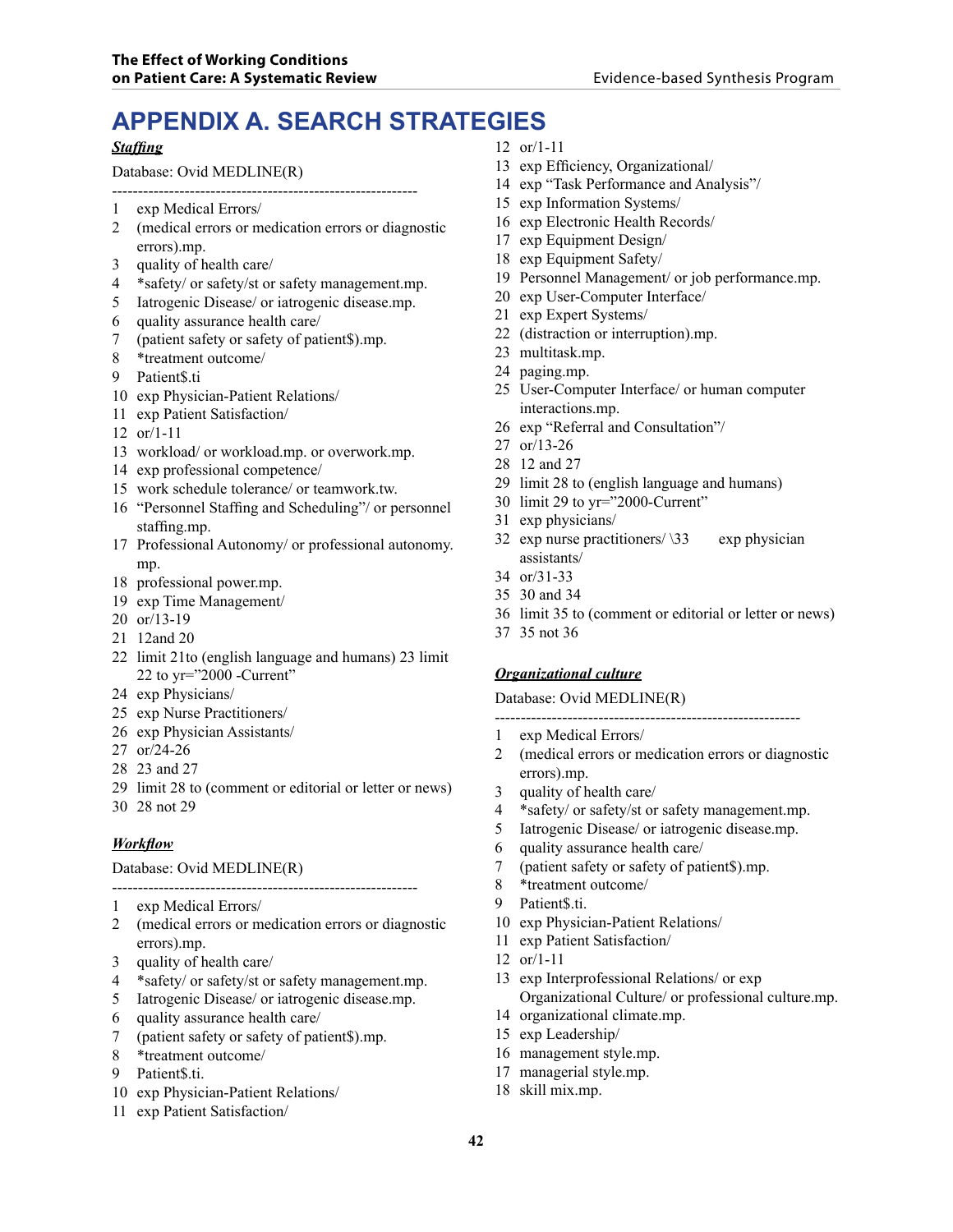- 19 exp Models, Organizational/ or shared leadership. mp. or exp Organizational Innovation/
- 20 open door policies.mp.
- 21 exp Management Quality Circles/
- 22 exp Institutional Management Teams/
- 23 or/13-22
- 24 12 and 23
- 25 limit 24 to (english language and humans)
- 26 limit 25 to yr="2000 -Current"
- 27 exp physicians/
- 28 exp nurse practitioners/
- 29 exp physician assistants/
- 30 or/27-29
- 31 26 and 30
- 32 limit 31 to (comment or editorial or letter or news)
- 33 31 not 32

#### *Physical environment*

#### Database: Ovid MEDLINE(R)

-----------------------------------------------------------

- 1 exp Medical Errors/
- 2 (medical errors or medication errors or diagnostic errors).mp
- 3 quality of health care/
- 4 \*safety/ or safety/st or safety management.mp.
- 5 Iatrogenic Disease/ or iatrogenic disease.mp.
- 6 quality assurance health care/
- 7 (patient safety or safety of patient\$).mp.
- 8 \*treatment outcome/
- 9 Patient\$.ti.
- 10 exp Physician-Patient Relations/
- 11 exp Patient Satisfaction/
- 12 or/1-11
- 13 exp Air Pollution/
- 14 exp Air Pollution, Indoor/
- 15 exp Light/ or exp Lighting/ or indoor lighting.mp.
- 16 exp Acoustics/
- 17 exp Noise/ or indoor noise.mp.
- 18 exp "Interior Design and Furnishings"/
- 19 exp Humidity/
- 20 exp Ventilation/ or exp Temperature/ or indoor temperature.mp. or exp Environmental Monitoring/
- 21 exp "Facility Design and Construction"/ or clinic design.mp
- 22 human factors engineering.mp.
- 23 exp Environment Design/ or facility environment. mp.
- 24 or/13-23
- 25 12 and 24
- 26 limit 25 to (english language and humans)
- 27 limit 26 to yr="2000-Current"
- 28 exp physicians/
- 29 exp nurse practitioners/
- 30 exp physician assistants/
- 31 or/28-30
- 32 27 and 31
- 33 limit 32 to (comment or editorial or letter or news)
- 34 32 not 33

#### *Team*

Database: Ovid MEDLINE(R)

- ---------------------------------------------------------- 1 exp Patient Care Team/ or team-based.mp.
- 2 practice based care team.mp.
- 3 shared case.mp.
- 4 exp Interprofessional Relations/ or shared care.mp.
- 5 collaborative care.mp.
- 6 multidisciplinary care teams.mp.
- 7 multidisciplinary care team.mp.
- 8 6 or 7
- 9 or/1-8
- 10 exp Medical Errors/
- 11 (medical errors or medication errors or diagnostic errors).mp.
- 12 quality of health care/
- 13 \*safety/ or safety/st or safety management.mp.
- 14 Iatrogenic Disease/ or iatrogenic disease.mp.
- 15 quality assurance health care/
- 16 (patient safety or safety of patient\$).mp.
- 17 \*treatment outcome/
- 18 Patient\$.ti.
- 19 exp Physician-Patient Relations/
- 20 exp Patient Satisfaction/
- 21 or/10-20
- 22 9 and 21
- 23 limit 22 to (english language and humans)
- 24 limit 23 to yr="2000 -Current"
- 25 exp Physicians/
- 26 exp Nurse Practitioners/
- 27 exp Physician Assistants/
- 28 or/25-27
- 29 24 and 28
- 30 limit 29 to (comment or editorial or letter or news)
- 31 29 not 30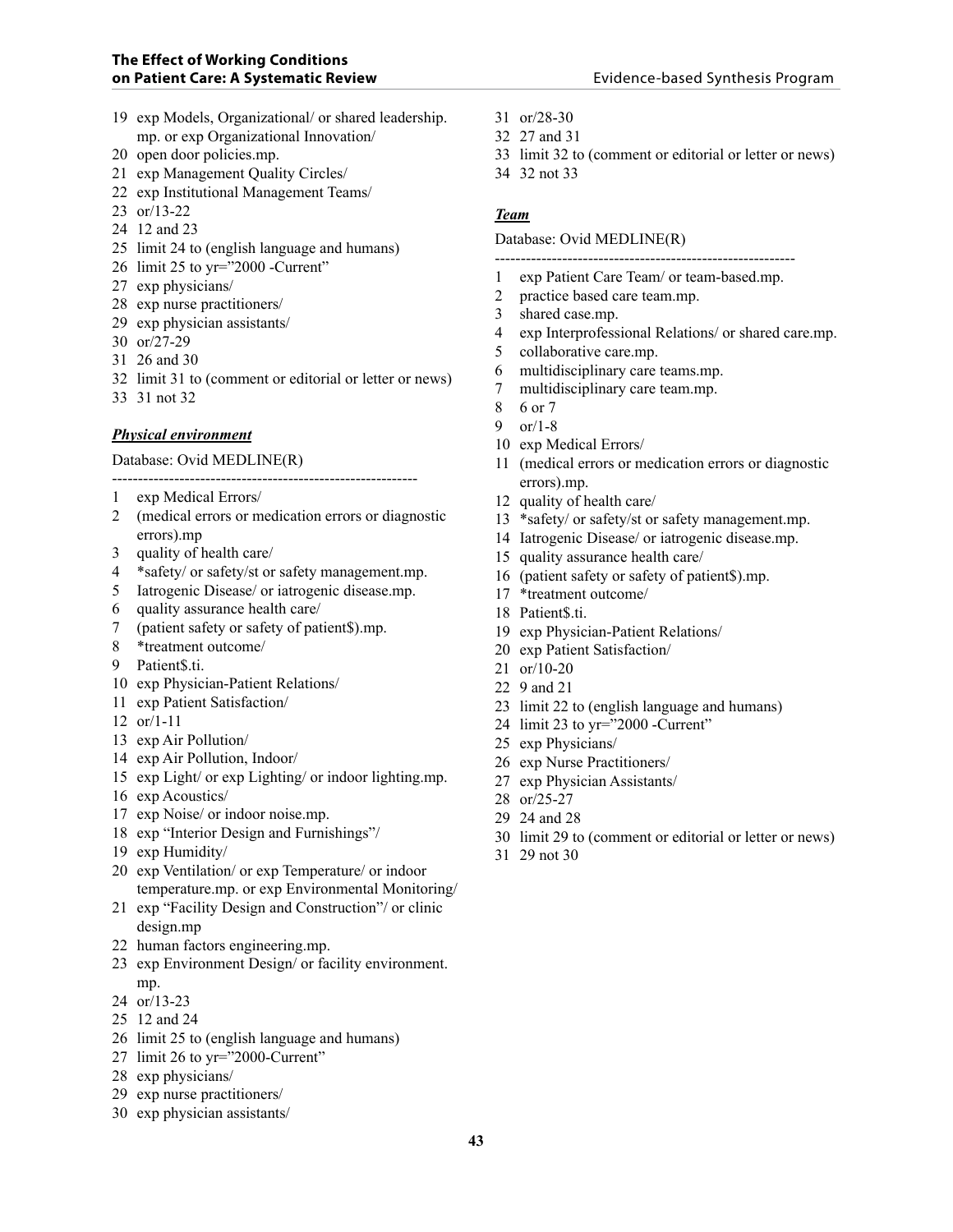## **APPENDIX B. CRITERIA USED IN QUALITY ASSESSMENT OF NON-RANDOMIzED STUDIES**

We evaluated each non-randomized trial based on the five elements below. To be considered low risk of bias for any element, a "yes" response was required for each of the questions (a, b, c) pertaining to the element, if applicable. Plots were developed to show the percent of the nonrandomized trials in each area (human resources practices, organizational culture, and physical environment) that were assigned a yes (met criteria) or no (failed to meet criteria) for each element.

## **1) Population**

- a. Is the sample representative of the population of interest?
- b. Did researchers apply inclusion/exclusion criteria uniformly to all comparison groups and is the selection of the comparison group appropriate?
- c. Is the sampling method appropriate (i.e. appropriate database or sample for research question, adequate response rate for survey studies, etc.)?

## **2) Outcomes**

- a. Are important outcomes assessed and *reported* (i.e. not just intermediate or surrogate outcomes)?
- b. Was the length of follow-up appropriate for the research questions (consider benefits and harms)?
- c. Is the impact of loss to follow-up (or differential loss to follow-up) considered in the analysis?

## **3) Measurement**

- a. Are outcome, predictor and covariates assessed in the same way for everyone?
- b. Is this blinded such that, for example, a person's exposure status would not be known at the time outcome status was assessed? This is where recall bias and other types of differential assessment come into play.
- c. Are the tools used to assess exposures and outcomes accurate and reliable (i.e., are standard measures used)?

## **4) Confounding**

- a. Are the statistical methods and study design adequate for minimizing confounding?
- b. Aside from the exposure of interest, are groups balanced in terms of factors that might bias the exposure and outcome association?
- c. Are the appropriate confounding factors included in the analysis?

## **5) Intervention (if applicable)**

a. Is the intervention clearly described and transferrable (i.e. could someone else repeat this study with different staff and patients and get similar results)?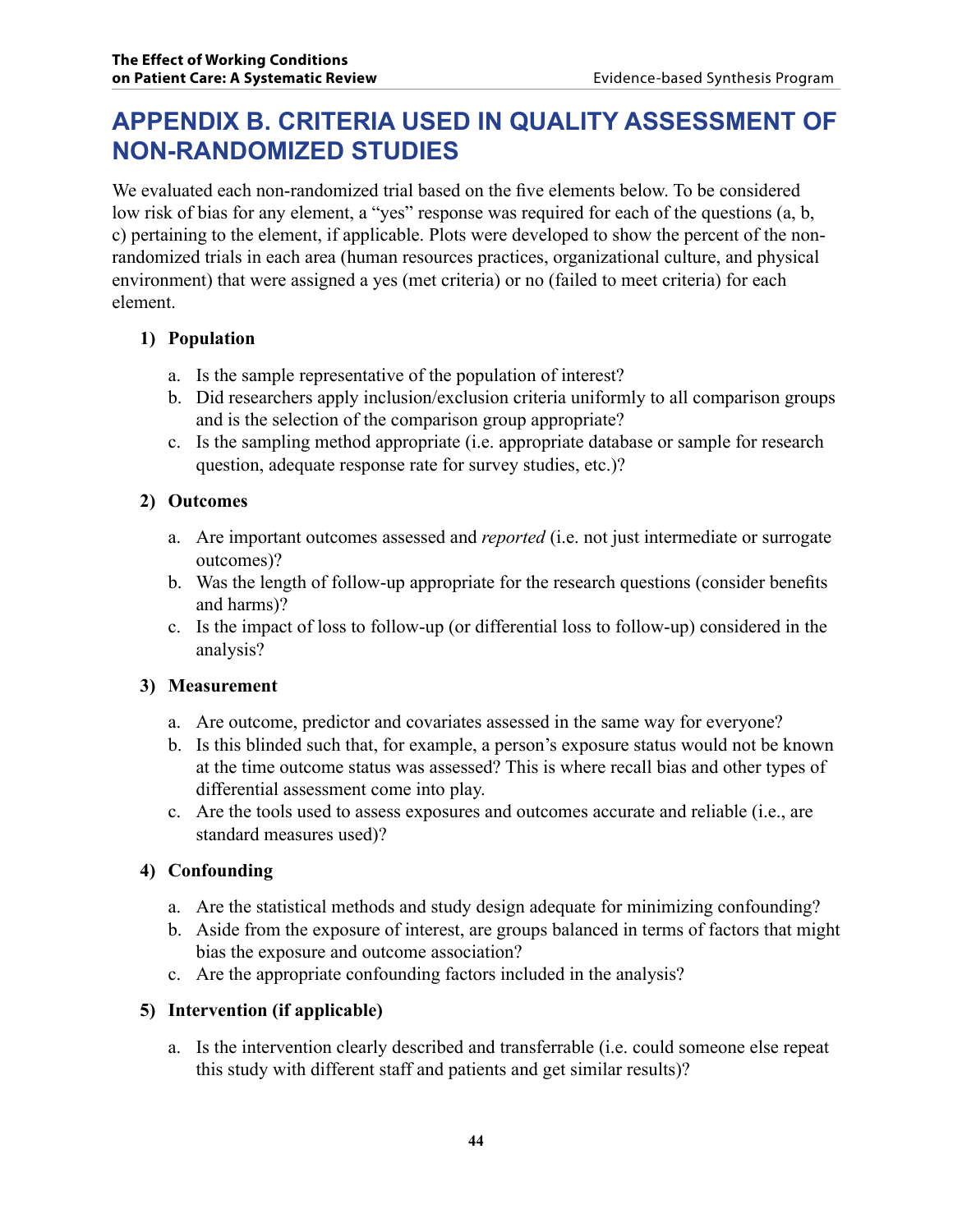## **APPENDIX C. PEER REVIEW COMMENTS/AUTHOR RESPONSES**

| <b>REVIEWER COMMENT</b>                                                                                                                                                                                                                                                                                                                                                                                                                                                                                                                                                                                                                                                                                                                                                        | <b>RESPONSE</b>                                                                                                                                                                                                                                                                                                                                                                                                                                                                                                                                                                                                                                                                                                                                                                                                                                                          |
|--------------------------------------------------------------------------------------------------------------------------------------------------------------------------------------------------------------------------------------------------------------------------------------------------------------------------------------------------------------------------------------------------------------------------------------------------------------------------------------------------------------------------------------------------------------------------------------------------------------------------------------------------------------------------------------------------------------------------------------------------------------------------------|--------------------------------------------------------------------------------------------------------------------------------------------------------------------------------------------------------------------------------------------------------------------------------------------------------------------------------------------------------------------------------------------------------------------------------------------------------------------------------------------------------------------------------------------------------------------------------------------------------------------------------------------------------------------------------------------------------------------------------------------------------------------------------------------------------------------------------------------------------------------------|
| 1. Are the objectives, scope, and methods for this review clearly described?                                                                                                                                                                                                                                                                                                                                                                                                                                                                                                                                                                                                                                                                                                   |                                                                                                                                                                                                                                                                                                                                                                                                                                                                                                                                                                                                                                                                                                                                                                                                                                                                          |
| Yes                                                                                                                                                                                                                                                                                                                                                                                                                                                                                                                                                                                                                                                                                                                                                                            | No response needed                                                                                                                                                                                                                                                                                                                                                                                                                                                                                                                                                                                                                                                                                                                                                                                                                                                       |
| Yes, articulate and concise                                                                                                                                                                                                                                                                                                                                                                                                                                                                                                                                                                                                                                                                                                                                                    | No response needed                                                                                                                                                                                                                                                                                                                                                                                                                                                                                                                                                                                                                                                                                                                                                                                                                                                       |
| Yes                                                                                                                                                                                                                                                                                                                                                                                                                                                                                                                                                                                                                                                                                                                                                                            | No response needed                                                                                                                                                                                                                                                                                                                                                                                                                                                                                                                                                                                                                                                                                                                                                                                                                                                       |
| Yes                                                                                                                                                                                                                                                                                                                                                                                                                                                                                                                                                                                                                                                                                                                                                                            | No response needed                                                                                                                                                                                                                                                                                                                                                                                                                                                                                                                                                                                                                                                                                                                                                                                                                                                       |
| Yes. Well designed and conceptualized with appropriate questions to guide the review.<br>Excellent use of criteria for literature search and review of the literature.                                                                                                                                                                                                                                                                                                                                                                                                                                                                                                                                                                                                         | Thank you.                                                                                                                                                                                                                                                                                                                                                                                                                                                                                                                                                                                                                                                                                                                                                                                                                                                               |
| The rationale for choosing these 3 areas specifically: HR, organizational culture, and<br>physical environment probably warrants some enhancement. Further, the definitions<br>and limits of each of these categories seems somewhat arbitrary. For example,<br>would sufficient staffing to ensure a appropriate roles/functions for team based care<br>be considered HR or organizational culture? Regarding outcomes, you use the term<br>patient safety, but it is often unclear that you really mean to include all quality metrics<br>including typical clinical outcomes such as admissions and ED utilization. What about<br>performance metrics such as chronic disease outcomes such as glycemic control etc??<br>I am still not sure if you included these as well. | We acknowledge that these categorizations are arbitrary, but we do not<br>think that how we've organized this (by the categorizations that we've<br>used) undermines our presentation of the evidence, which in most cases<br>is lacking. Our main rationale for using these categorizations is that we<br>wanted to build on the previous similar AHRQ report, but because of<br>the substantial overlap collapsed a few of the categories. Nonetheless,<br>we've inserted a disclaimer about this categorization.<br>Regarding patient safety, this is a valid point. We agree that there may<br>be some overlap with patient safety and effectiveness (which we point<br>out in the report), where the latter would include "performance metrics<br>such as chronic disease outcomes such as glycemic control etc." We<br>have added some discussion to clarify this. |
| Is there any indication of bias in our synthesis of the evidence?<br>2.                                                                                                                                                                                                                                                                                                                                                                                                                                                                                                                                                                                                                                                                                                        |                                                                                                                                                                                                                                                                                                                                                                                                                                                                                                                                                                                                                                                                                                                                                                                                                                                                          |
| No                                                                                                                                                                                                                                                                                                                                                                                                                                                                                                                                                                                                                                                                                                                                                                             | No response needed                                                                                                                                                                                                                                                                                                                                                                                                                                                                                                                                                                                                                                                                                                                                                                                                                                                       |
| No                                                                                                                                                                                                                                                                                                                                                                                                                                                                                                                                                                                                                                                                                                                                                                             | No response needed                                                                                                                                                                                                                                                                                                                                                                                                                                                                                                                                                                                                                                                                                                                                                                                                                                                       |
| <b>No</b>                                                                                                                                                                                                                                                                                                                                                                                                                                                                                                                                                                                                                                                                                                                                                                      | No response needed                                                                                                                                                                                                                                                                                                                                                                                                                                                                                                                                                                                                                                                                                                                                                                                                                                                       |
| No                                                                                                                                                                                                                                                                                                                                                                                                                                                                                                                                                                                                                                                                                                                                                                             | No response needed                                                                                                                                                                                                                                                                                                                                                                                                                                                                                                                                                                                                                                                                                                                                                                                                                                                       |
| No Good description of algorithm for choosing studies. Excellent use of criteria for<br>quality of review and for systematic reporting of findings.                                                                                                                                                                                                                                                                                                                                                                                                                                                                                                                                                                                                                            | Thank you.                                                                                                                                                                                                                                                                                                                                                                                                                                                                                                                                                                                                                                                                                                                                                                                                                                                               |
| <b>No</b>                                                                                                                                                                                                                                                                                                                                                                                                                                                                                                                                                                                                                                                                                                                                                                      | No response needed                                                                                                                                                                                                                                                                                                                                                                                                                                                                                                                                                                                                                                                                                                                                                                                                                                                       |
| 3. Are there any published or unpublished studies that we may have<br>overlooked?                                                                                                                                                                                                                                                                                                                                                                                                                                                                                                                                                                                                                                                                                              |                                                                                                                                                                                                                                                                                                                                                                                                                                                                                                                                                                                                                                                                                                                                                                                                                                                                          |
| <b>No</b>                                                                                                                                                                                                                                                                                                                                                                                                                                                                                                                                                                                                                                                                                                                                                                      | No response needed                                                                                                                                                                                                                                                                                                                                                                                                                                                                                                                                                                                                                                                                                                                                                                                                                                                       |
| It appears that a thorough literature review was conducted; however I have not done<br>my own lit search on this topic to know if there are additional references                                                                                                                                                                                                                                                                                                                                                                                                                                                                                                                                                                                                              | No response needed                                                                                                                                                                                                                                                                                                                                                                                                                                                                                                                                                                                                                                                                                                                                                                                                                                                       |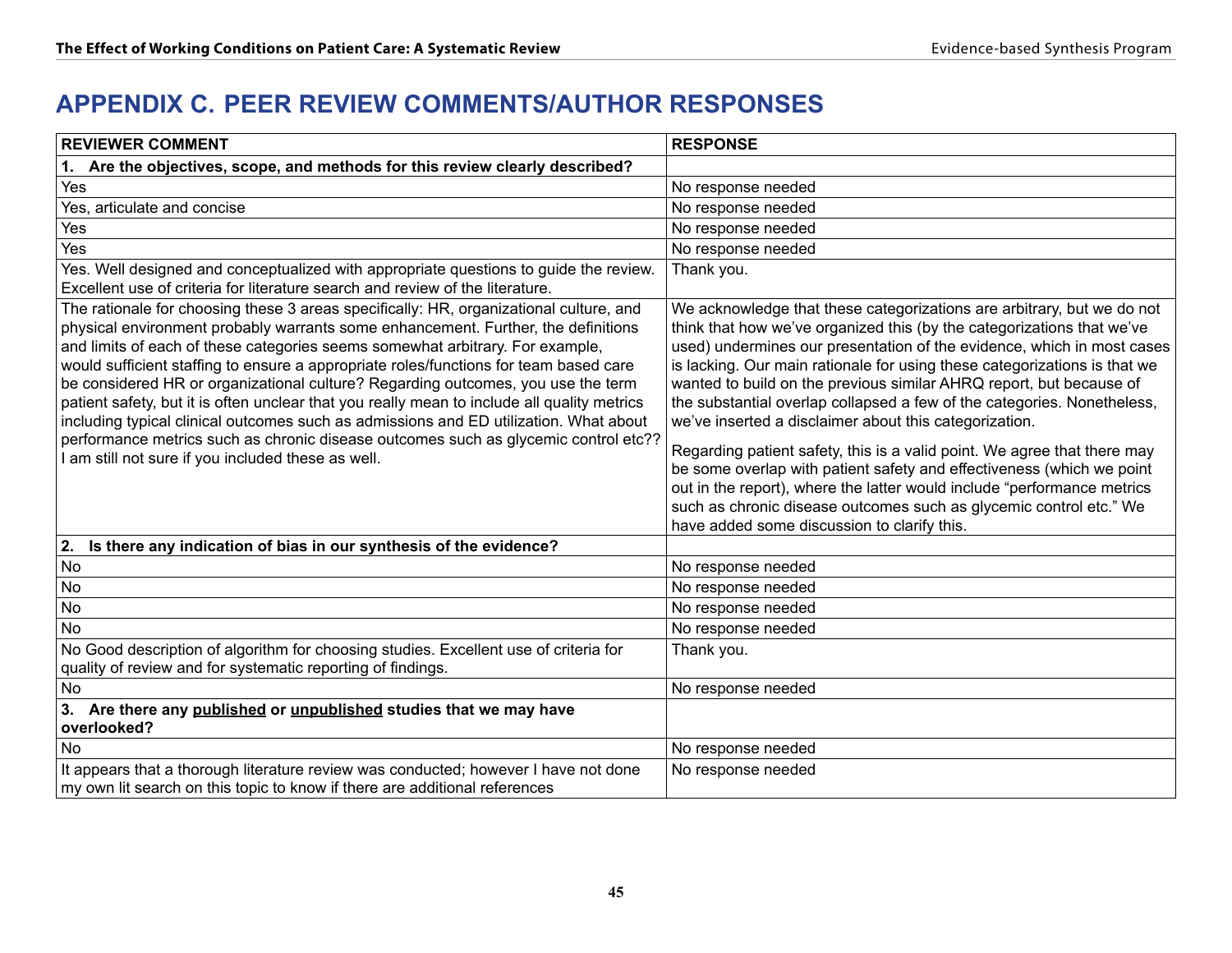| <b>REVIEWER COMMENT</b>                                                                                                                                                                                                                                                                                                                                                                                                                                                                                                                                                                                                                                                                                                                                                                                                                                                                                                                                                                                                                                                                                                                                                                                                                                                                                                                                                                                                                                                                                                                                                                                                               | <b>RESPONSE</b>                                                                                                                                                                                                                                                                                                                                                                                                                                                                                                                                                                                                                                                                                                                                                                                                                                                                                                                                                                                                                                                                                                                       |
|---------------------------------------------------------------------------------------------------------------------------------------------------------------------------------------------------------------------------------------------------------------------------------------------------------------------------------------------------------------------------------------------------------------------------------------------------------------------------------------------------------------------------------------------------------------------------------------------------------------------------------------------------------------------------------------------------------------------------------------------------------------------------------------------------------------------------------------------------------------------------------------------------------------------------------------------------------------------------------------------------------------------------------------------------------------------------------------------------------------------------------------------------------------------------------------------------------------------------------------------------------------------------------------------------------------------------------------------------------------------------------------------------------------------------------------------------------------------------------------------------------------------------------------------------------------------------------------------------------------------------------------|---------------------------------------------------------------------------------------------------------------------------------------------------------------------------------------------------------------------------------------------------------------------------------------------------------------------------------------------------------------------------------------------------------------------------------------------------------------------------------------------------------------------------------------------------------------------------------------------------------------------------------------------------------------------------------------------------------------------------------------------------------------------------------------------------------------------------------------------------------------------------------------------------------------------------------------------------------------------------------------------------------------------------------------------------------------------------------------------------------------------------------------|
| Here are a few suggestions:<br>1. Williams ES, Konrad TR, Linzer M, et al. Physician, Practice, and Patient<br>Characteristics Related to Primary Care Physician Physical and Mental Health: Results<br>from the Physician Worklife Survey. Health Serv Res 2002;37(1):121-143.<br>2. Clarke SP, Rockett JL, Sloane DM, et al. Organizational climate, staffing, and safety<br>equipment as predictors of needlestick injuries and near-misses in hospital nurses. Am<br>J Infection Control 2002;30(4):207-216<br>3. Aiken L, Clarke S, Sloane D, et al. Hospital nurse staffing and patient mortality, nurse<br>burnout, and job dissatisfaction. JAMA 2002;288:1987-1993.<br>4. Needleman J, Buerhaus P, Mattke S, et al. Nurse-staffing levels and the quality of<br>care in hospitals. NE Journal of Medicine 2002;346(22):1715-1722.<br>5. Stone PW, Harrison ML, Feldman P, et al. Organizational Climate of Staff Working<br>Conditions and Safety-An Integrative Model. Advances in Patient Safety: From<br>Re-search to Implementation. Volumes 1-4, AHRQ Publication Nos. 050021 (1-4).<br>February 2005. Agency for Healthcare Research and Quality, Rockville, MD. http://<br>www.ahrq.gov/qual/advances/ Volume 2, Concepts & Methodology, pp 467-481<br>These basic references/syntheses do not appear in the citations, but the first is<br>mentioned on page 10, just not referenced.<br>1. Institute of Medicine. To Err is Human: Building a Safer Health System. Washington,<br>DC: National Academy of Sciences; 2000.<br>2. Institute of Medicine. Crossing the Quality Chasm: A New Health System for the 21st | Thank you for the additional suggested articles. We've pulled all of these<br>references and discuss them here:<br>1. Williams et al. - this article does not have any patient outcomes that<br>we examine so it does not meet our inclusion criteria. However, the<br>study does relate well to some of our discussion of provider outcomes,<br>so we will make sure this paper is added/discussed in that section.<br>2. Clarke et al. - this article does not meet our inclusion criteria because<br>it is about needlesticks in hospital settings and deals with nurses'<br>workplace condition (while we focus on MDs, PAs, and NPs only).<br>3. Aiken et al - this article does not meet our inclusion criteria because<br>it deals with hospital settings and nurses' workplace condition (while we<br>focus on MDs, PAs, and NPs only in primary care settings).<br>4. Needleman et al - same as #3.<br>5. Stone et al - we will add this citation to our background/framework<br>section.<br>We only cite the first Institute of Medicine report. We have changed the<br>citation from Kohn et al. to Institute of Medicine. |
| Century. Washington, DC: National Academy of Sciences; 2001.<br>3. Institute of Medicine Committee on the Work Environment for Nurses and Patient<br>Safety. Keeping Patients Safe: Transforming the Work Environment of Nurses. Ann<br>Page, Editor. Washington DC: National Academy of Sciences; 2004.                                                                                                                                                                                                                                                                                                                                                                                                                                                                                                                                                                                                                                                                                                                                                                                                                                                                                                                                                                                                                                                                                                                                                                                                                                                                                                                              |                                                                                                                                                                                                                                                                                                                                                                                                                                                                                                                                                                                                                                                                                                                                                                                                                                                                                                                                                                                                                                                                                                                                       |
| No If there are other studies, I am not aware of them in the prescribed area of interest.<br>There are studies looking at the effects of working conditions and workload of nurses.                                                                                                                                                                                                                                                                                                                                                                                                                                                                                                                                                                                                                                                                                                                                                                                                                                                                                                                                                                                                                                                                                                                                                                                                                                                                                                                                                                                                                                                   | No response needed                                                                                                                                                                                                                                                                                                                                                                                                                                                                                                                                                                                                                                                                                                                                                                                                                                                                                                                                                                                                                                                                                                                    |
| No Literature with data/results that I am familiar with has made it into this report.                                                                                                                                                                                                                                                                                                                                                                                                                                                                                                                                                                                                                                                                                                                                                                                                                                                                                                                                                                                                                                                                                                                                                                                                                                                                                                                                                                                                                                                                                                                                                 | No response needed                                                                                                                                                                                                                                                                                                                                                                                                                                                                                                                                                                                                                                                                                                                                                                                                                                                                                                                                                                                                                                                                                                                    |
| 4. Additional suggestions or comments                                                                                                                                                                                                                                                                                                                                                                                                                                                                                                                                                                                                                                                                                                                                                                                                                                                                                                                                                                                                                                                                                                                                                                                                                                                                                                                                                                                                                                                                                                                                                                                                 |                                                                                                                                                                                                                                                                                                                                                                                                                                                                                                                                                                                                                                                                                                                                                                                                                                                                                                                                                                                                                                                                                                                                       |
| While the report concludes that the evidence of an association of working conditions<br>with health care outcomes is often lacking, alternative hypotheses are not explicitly<br>entertained. It may be that health professionals are capable of "buffering" pateints from<br>the effects of adverse working conditions, leading to null or mixed effects.                                                                                                                                                                                                                                                                                                                                                                                                                                                                                                                                                                                                                                                                                                                                                                                                                                                                                                                                                                                                                                                                                                                                                                                                                                                                            | We have added this caveat.                                                                                                                                                                                                                                                                                                                                                                                                                                                                                                                                                                                                                                                                                                                                                                                                                                                                                                                                                                                                                                                                                                            |
| None, excellent work                                                                                                                                                                                                                                                                                                                                                                                                                                                                                                                                                                                                                                                                                                                                                                                                                                                                                                                                                                                                                                                                                                                                                                                                                                                                                                                                                                                                                                                                                                                                                                                                                  | Thank you.                                                                                                                                                                                                                                                                                                                                                                                                                                                                                                                                                                                                                                                                                                                                                                                                                                                                                                                                                                                                                                                                                                                            |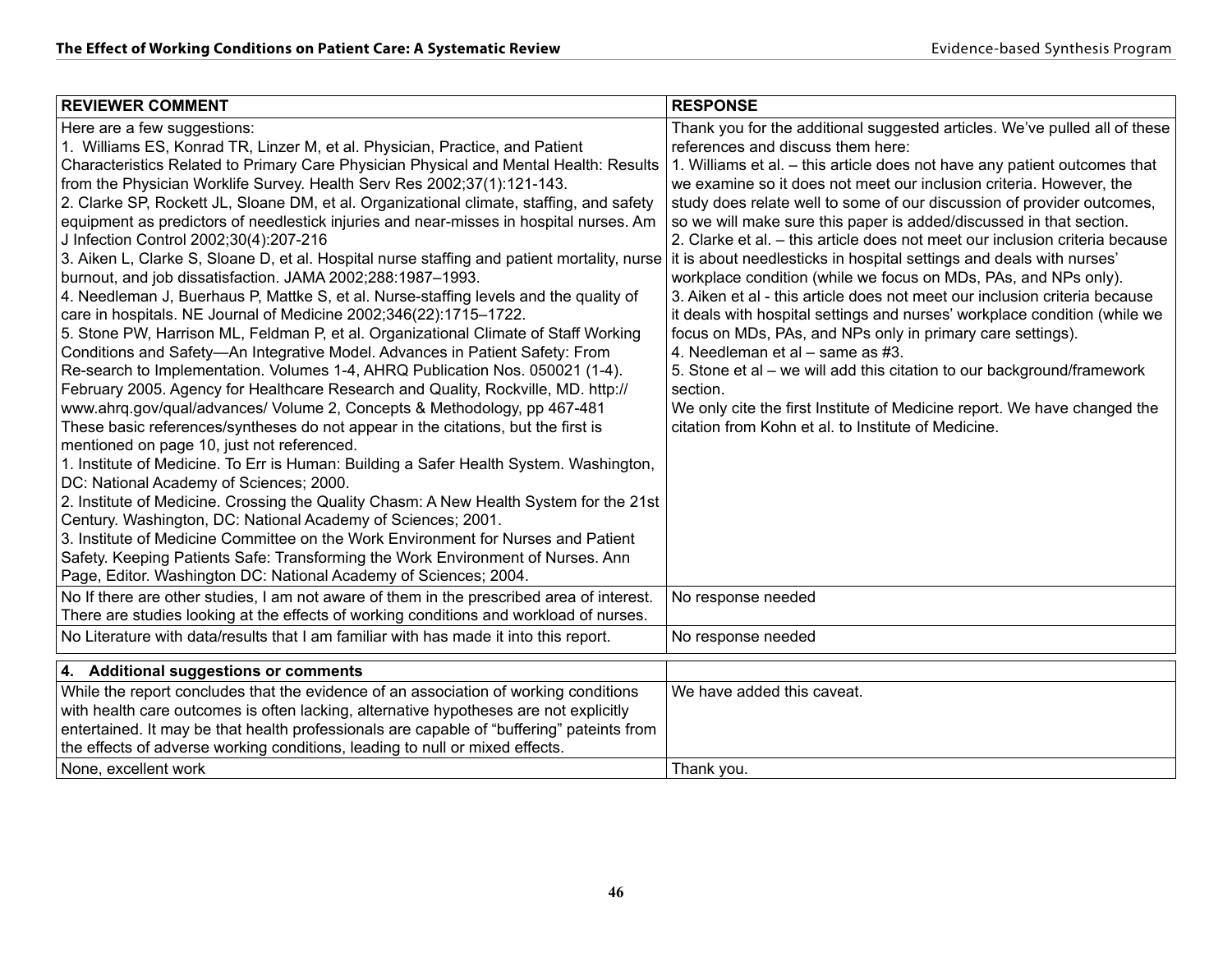| $p. 5 - 5th$ paragraph under Conclusions. The first sentence seems to indicate greater<br>job satisfaction is associated with greater workloads and less control over work tasks.<br>The sentence reads "we found that greater workloads and less control over work<br>tasks resulted in greater provider stress, burnout, and job satisfaction." I would suggest<br>some rewording if this is not the intent.                                                                                                                                                                                                                                                                                                                                                       | Re pg. 5, 5 <sup>th</sup> paragraph: we've edited this.<br>Re pg. 38: we've added some discussion.                                                                                                                                                                  |
|----------------------------------------------------------------------------------------------------------------------------------------------------------------------------------------------------------------------------------------------------------------------------------------------------------------------------------------------------------------------------------------------------------------------------------------------------------------------------------------------------------------------------------------------------------------------------------------------------------------------------------------------------------------------------------------------------------------------------------------------------------------------|---------------------------------------------------------------------------------------------------------------------------------------------------------------------------------------------------------------------------------------------------------------------|
| Page 38 - Recommendations for Future Research. This section was weak in<br>comparison to the rest of the report. The content is very general with little specific<br>direction or suggestion of priority areas for future research. Given the focus on general<br>healthcare reform and the budget constraints what we are facing in the VA, the authors<br>may want to speculate on some specific areas or research questions that need<br>addressing to help us prepare for tough times ahead. Are there specific practices or<br>aspects of culture or of the physical environment that their findings would point to as<br>logical next steps for research?                                                                                                      |                                                                                                                                                                                                                                                                     |
| Thank you for the opportunity to review this report. I appreciated the detail and the clarity<br>of presentation. This type of work is important as we advance this area of knowledge.                                                                                                                                                                                                                                                                                                                                                                                                                                                                                                                                                                               |                                                                                                                                                                                                                                                                     |
| It seems that there would be much overlap between HR, org culture, and physical<br>environment. It is hard to know if some studies may have been overlooked because<br>of the vagueness of these terms. This review will be helpful more to point out the<br>limitations of the current literature, and the lack of clear relationship observed thus far<br>between team staffing, training and function and specific outcomes.                                                                                                                                                                                                                                                                                                                                      | This is a valid point, but we used fairly exhaustive lists of terms for all<br>of these vague constructs, which may be unclear in the main part of the<br>text (though can be seen in our appendices with search terms). We will<br>add some discussion about this. |
| 5. Please provide any recommendations on how this report can be revised to                                                                                                                                                                                                                                                                                                                                                                                                                                                                                                                                                                                                                                                                                           |                                                                                                                                                                                                                                                                     |
|                                                                                                                                                                                                                                                                                                                                                                                                                                                                                                                                                                                                                                                                                                                                                                      |                                                                                                                                                                                                                                                                     |
| more directly address or assist implementation needs.<br>You might consider creating as appendices short checklists or worksheets, designed<br>for use by hospital administrators, safety professionals, and worker teams to help<br>them a) identify working conditions that can adversely impact both employee health<br>and quality/safety of patient care and b) develop interventions to improve those<br>conditions. This is a step beyond standard hazard evaluations, because it would flag<br>conditions most strongly associated with patient outcomes. Many of these would be<br>work organization domains that hazard evaluations do not normally address. These<br>worksheets would help drive hospital interventions to address systems-level problems | We have forwarded your suggestion to the topic nominator. .                                                                                                                                                                                                         |
| This is valuable work as it relates to the healthcare personnel it represents in the clinic<br>setting. Such work is also needed in the acute care settings. Given that the majority of<br>the healthcare workforce is comprised of nurses in acute care settings, I would hope<br>that a similar review would be conducted for acute care and include nurses as part<br>of the population of interest. Studies related to nursing impact are being done but a<br>systematic review has not been conducted and might be valuable as healthcare strives<br>to become more effective with delivery of services and improvement in outcomes.<br>I can't help but wonder if other important studies evaluating effect and impact of PCMH                                 | Thank you. Additional topics (such as acute care settings) can be<br>nominated at the VA ESP Web site: http://www.hsrd.research.va.gov/<br>publications/esp/<br>The evidence group at the Minneapolis VA has reviewed the literature                                |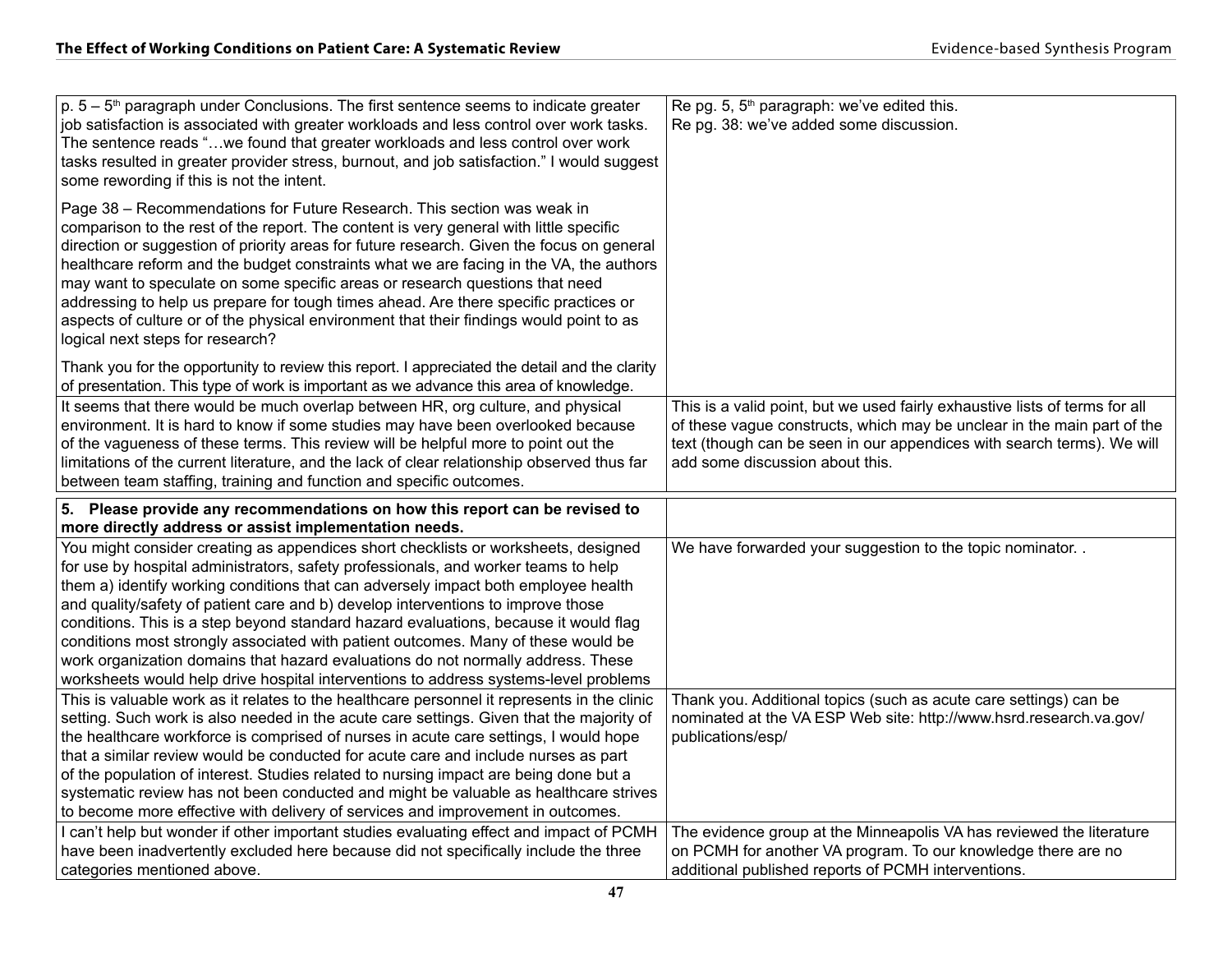## **APPENDIX D. EVIDENCE TABLES**

## **Appendix D, Table 1. Description of Human Resources Practices Studies – United States**

| <b>Study</b>                                                                                                                                                                                                                                                                                        | <b>Sample</b>                                                                                                                    |                                                                                                  |                                            | Working<br><b>Conditions</b>             | <b>Patient/Provider</b>                                        |                            |  |
|-----------------------------------------------------------------------------------------------------------------------------------------------------------------------------------------------------------------------------------------------------------------------------------------------------|----------------------------------------------------------------------------------------------------------------------------------|--------------------------------------------------------------------------------------------------|--------------------------------------------|------------------------------------------|----------------------------------------------------------------|----------------------------|--|
| Country<br><b>Funding Source</b>                                                                                                                                                                                                                                                                    | <b>Patients<sup>a</sup></b>                                                                                                      | <b>Providers/Clinics</b>                                                                         | <b>Study design</b>                        | <b>Studied</b> <sup>b</sup>              | Outcomes Studied <sup>c</sup>                                  | Study Quality <sup>d</sup> |  |
| Castro 200937<br><b>US</b><br>Not Reported                                                                                                                                                                                                                                                          | Convenience sample of 218<br>Latina patients<br><b>Sample</b><br>Male: 0%<br>Race/Ethnicity: 86% Mexican<br>Age: 43% 25-32 years | Convenience sample of 15<br>licensed NPs from 11 urban<br>clinics                                | Cross-sectional                            | ii. Training                             | v. Patient Satisfaction<br>with Provider                       | 1/4                        |  |
| DesRoches 2008 <sup>55</sup><br>US<br>Robert Wood<br>Johnson Foundation                                                                                                                                                                                                                             | N/A                                                                                                                              | 2,758 MDs (62% response<br>rate) from the 2007 AMA file                                          | Cross-sectional                            | vi. Electronic<br><b>Medical Records</b> | Quality of Care<br>iv. Medication Errors                       | 3/4                        |  |
| Fairchild 2001 <sup>51</sup><br>Boston area<br>Not Reported                                                                                                                                                                                                                                         | <b>Sample</b><br>N <sub>R</sub>                                                                                                  | 132 MDs with at least 100<br>months working in hospital<br>affiliated practices in urban<br>area | Cross-sectional                            | iv. Hours                                | i. Quality of Care<br>v. Patient Satisfaction<br>with Provider | 2/4                        |  |
| Feldstein 2010 <sup>56</sup><br>Approximately 1,500 diabetes<br>and CVD patients from 2005-<br>clinics:<br>US-WA/OR<br>2007<br>Kaiser Permanente<br>diabetes patients<br><b>Sample</b><br>Male: NR<br>Race/Ethnicity: 7-12 %<br>CVD patients<br>nonwhite<br>Age (years): 61 (diabetes), 70<br>(CVD) |                                                                                                                                  | 15 Kaiser Permanente<br>167 PCPs with at least 20<br>143 PCPs with at least 20                   | Retrospective<br>cohort                    | vi. Electronic<br><b>Medical Records</b> | i. Quality of Care                                             | 4/4                        |  |
| Haas 2006 <sup>40</sup><br>Utah<br>Health Studies Fund of the<br>Department of Family &<br><b>Preventive Medicine</b>                                                                                                                                                                               | 623 patients<br><b>Sample</b><br>Male: ~30%<br>Race/Ethnicity: NR<br>Age: 52 % 18-50 years                                       | 54 MDs and PAs at 7 urban<br>community clinics                                                   | Pre-post of<br>repeated cross-<br>sections | i. Training                              | v. Patient Satisfaction<br>with Provider                       | 3/5                        |  |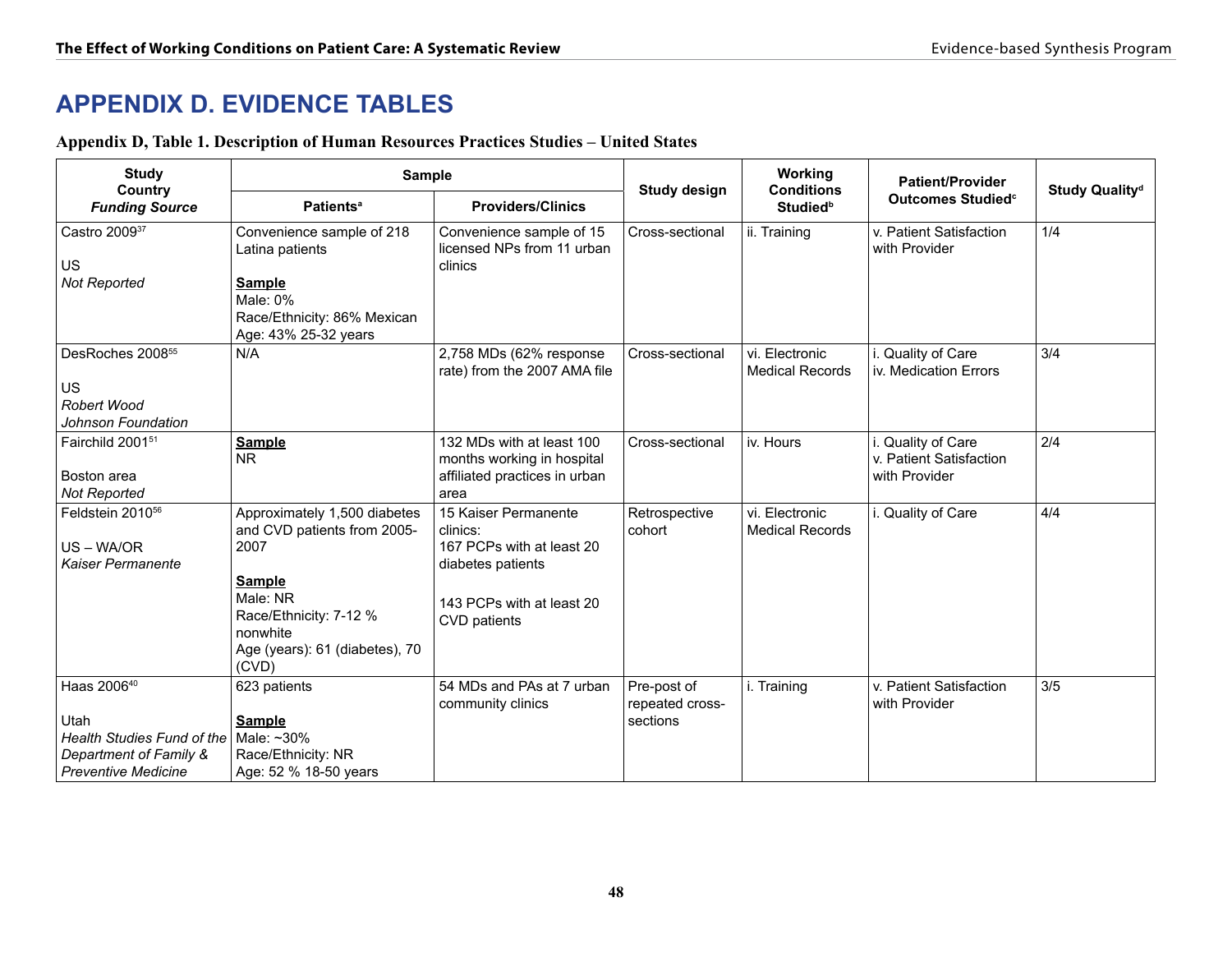| <b>Study</b><br>Country                                                                                                                                                                                                                                                              | <b>Sample</b>                                                                                                                                   |                                                                                                                                         | <b>Study design</b> | Working<br><b>Conditions</b> | <b>Patient/Provider</b>                                              | Study Quality <sup>d</sup>                                                                                                                                   |
|--------------------------------------------------------------------------------------------------------------------------------------------------------------------------------------------------------------------------------------------------------------------------------------|-------------------------------------------------------------------------------------------------------------------------------------------------|-----------------------------------------------------------------------------------------------------------------------------------------|---------------------|------------------------------|----------------------------------------------------------------------|--------------------------------------------------------------------------------------------------------------------------------------------------------------|
| <b>Funding Source</b>                                                                                                                                                                                                                                                                | <b>Patients<sup>a</sup></b>                                                                                                                     | <b>Providers/Clinics</b>                                                                                                                |                     | <b>Studied</b> <sup>b</sup>  | Outcomes Studied <sup>c</sup>                                        |                                                                                                                                                              |
| Linzer 2009 <sup>6</sup><br><b>US</b><br><b>Agency for Healthcare</b><br>Research and<br>Quality                                                                                                                                                                                     | 1,795 patients<br><b>Sample</b><br>Male: 31%<br>Race/Ethnicity: 62% White,<br>22% Black<br>Age (years): 60                                      | 119 clinics in 5 regions<br>(urban & rural): 218 general<br>internists and 204 family<br>practitioners                                  | Cross-sectional     | iii. Workload<br>v. Autonomy | i. Quality of Care<br>iii. Non-medication<br><b>Treatment Errors</b> | 3/4                                                                                                                                                          |
| Mundinger 2000 <sup>35</sup><br>US<br>Division of Nursing,<br><b>Health Resources and</b><br>Services Administration,<br><b>US Department of Health</b><br>and Human Services; The<br>Fan Fox and Leslie R.<br>Samuels Foundation; and<br>the New York State<br>Department of Health | 1,316 patients<br><b>Sample</b><br>Male: 25%<br>Race/Ethnicity: 1% White, 9%<br>Black, 85% Hispanic<br>Age (years): 44                          | 5 urban clinics                                                                                                                         | Randomized trial    | i. Skills                    | v. Patient Satisfaction<br>with Provider                             | Allocation<br>concealment: No<br>Blinding:<br>Providers were<br>blinded<br>Intention to treat<br>analysis: No<br>Withdrawals<br>adequately<br>described: Yes |
| Nyweide 2009 <sup>49</sup><br>US<br>The Commonwealth Fund.<br>National Institute on Aging                                                                                                                                                                                            | N/A                                                                                                                                             | 71,980 PCPs with at least<br>10 Medicare patients (using<br>Medicare data)                                                              | Cross-sectional     | iv. Workload                 | i. Quality of Care                                                   | 2/4                                                                                                                                                          |
| Parkerton 2003 <sup>53</sup><br>US<br>Private (BCBS Michigan);<br>Public (Rackam Graduate<br>School; Dept of Health<br>Management and policy U<br>of Michigan)                                                                                                                       | N/A                                                                                                                                             | 194 family practitioners and<br>general internists from 25<br>out-patient clinics of a single<br>medical group in western<br>Washington | Cross-sectional     | iv. Hours                    | i. Quality of Care<br>v. Patient Satisfaction<br>with Provider       | 3/4                                                                                                                                                          |
| Roblin 2004 <sup>36</sup><br>Georgia, USA<br><b>Garland Memorial Fund</b><br>of Kaiser Permanente<br><b>Medical Care Program</b>                                                                                                                                                     | 26,237 Kaiser Permanente<br>Georgia patients (60%<br>response rate)<br><b>Sample</b><br>Male: 39%<br>Race/Ethnicity: NR<br>Age: 76% 18-54 years | 139 MDs, 63 PA/NPs                                                                                                                      | Cross-sectional     | i. Skills                    | v. Patient Satisfaction<br>with Provider                             | 4/4                                                                                                                                                          |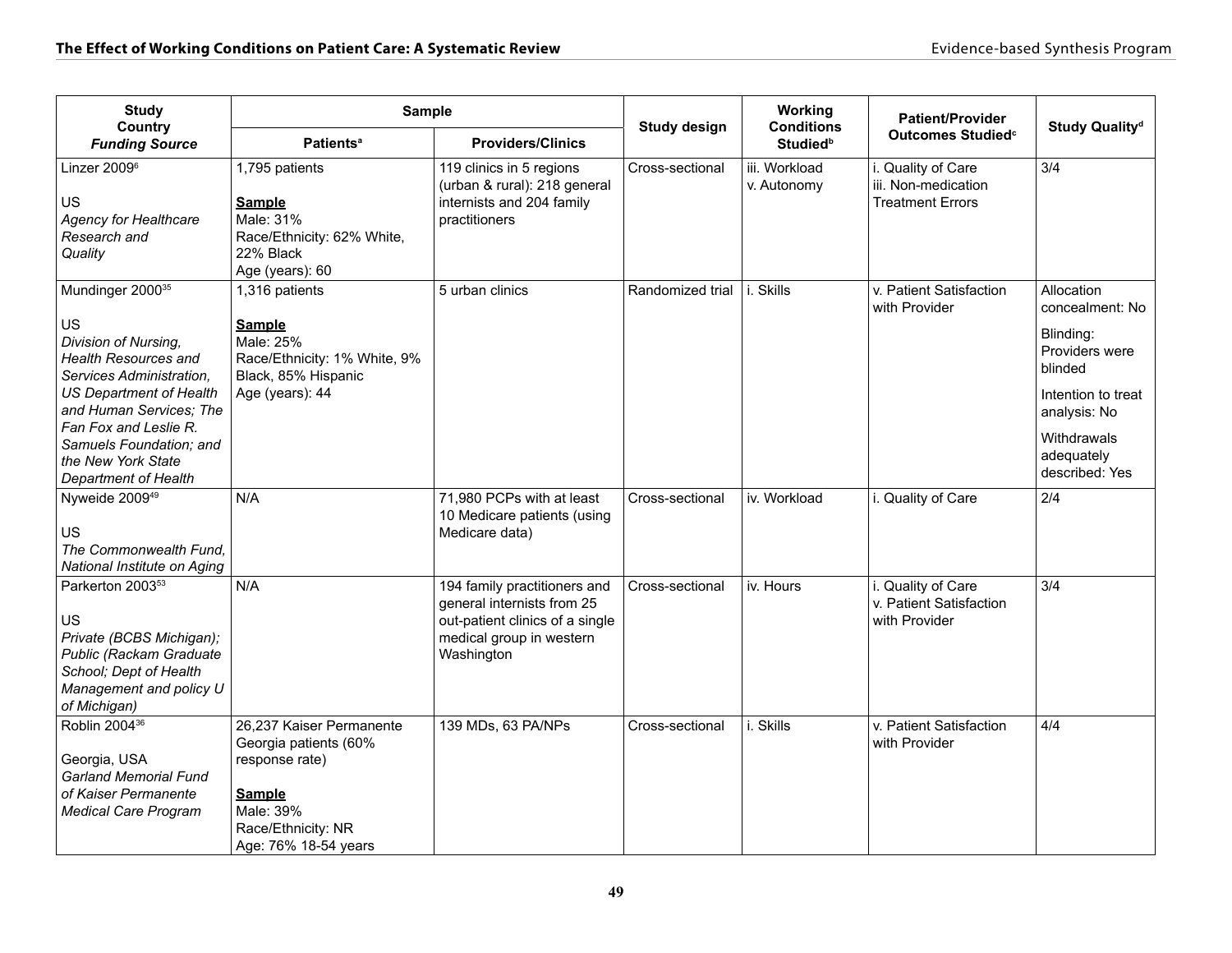| <b>Study</b><br>Country     | <b>Sample</b>                 |                                                       | Study design                   | Working<br><b>Conditions</b>      | <b>Patient/Provider</b>                      | Study Quality <sup>d</sup> |
|-----------------------------|-------------------------------|-------------------------------------------------------|--------------------------------|-----------------------------------|----------------------------------------------|----------------------------|
| <b>Funding Source</b>       | <b>Patients<sup>a</sup></b>   | <b>Providers/Clinics</b>                              |                                | <b>Studied</b> <sup>b</sup>       | Outcomes Studied <sup>c</sup>                |                            |
| Weiner 2009 <sup>57</sup>   | 40,487 referrals              | 10 PC clinics                                         | Pre-post of<br>repeated cross- | vi. Electronic<br>Medical Records | Quality of Care                              | 5/5                        |
| US                          | <b>Sample</b>                 |                                                       | sections                       |                                   |                                              |                            |
| National Institute on Aging | Male: 33%                     |                                                       |                                |                                   |                                              |                            |
|                             | Race/Ethnicity: 54% non-white |                                                       |                                |                                   |                                              |                            |
|                             | Age: 20% 21-39 years          |                                                       |                                |                                   |                                              |                            |
| Zabar 2010 <sup>41</sup>    | <b>Sample</b><br><b>NR</b>    | 21 NYU Student Health<br>Center clinicians (14 MDs, 6 | Pre-post                       | ii. Training                      | . Quality of Care<br>v. Patient Satisfaction | 4/5                        |
| US                          |                               | NPs, 1 PA)                                            |                                |                                   | with Provider                                |                            |
| <b>Public: NYU Student</b>  |                               |                                                       |                                |                                   |                                              |                            |
| <b>Health Center</b>        |                               |                                                       |                                |                                   |                                              |                            |

Notes: a. To the extent possible, we report the following descriptive statistics (means/percents) on the main patient sample analyzed: age, gender, race, and veteran status. "NR" means this information was not reported in the study and "N/A" means the statistics were not applicable to the sample studied.

b. We focus on the following human resources practices, noting that each construct may be measured differently across studies:

- i. Skills
- ii. Training
- iii. Workload
- iv. Hours/Scheduling
- v. Autonomy
- vi. Electronic Medical Records or Computerized Systems

c. We focus on the following patient and provider outcomes (vii-viii), noting that each construct may be measured differently across studies:

- i. Quality of Care Clinical Effectiveness or Access
- ii. Patient Safety- Diagnostic Errors
- iii. Patient Safety Non-Medication Treatment Errors
- iv. Patient Safety Medication Treatment Errors
- v. Patient Satisfaction with Provider
- vi. Patient Satisfaction with Clinic/Care
- vii. Provider Stress
- viii. Provider Satisfaction

d. We assessed study quality in the following ways. For non-randomized studies, we assessed the risk of study bias on the following dimensions: population (e.g., representative, uniform inclusion/exclusion criteria), outcomes (important outcomes assessed and measured, appropriate follow-up), measurement (variables uniformly assessed, blinded, construct valid measures), confounding (design and methods minimize confounding) and whether the intervention can be replicated if applicable. Study quality for these studies is reported as the number of criteria met (where risk was assessed as low) out of the total possible dimensions evaluated for risk. For randomized studies, we assessed study quality based on the four criteria listed.

**Abbreviations used:** AMA = American Medical Association, CVD = cardiovascular disease, GP = general practitioner, MD = physician, N/A = not applicable, NP = Nurse practitioner, NR = not reported, PA = Physician Assistant, PC = primary care, PCP = primary care provider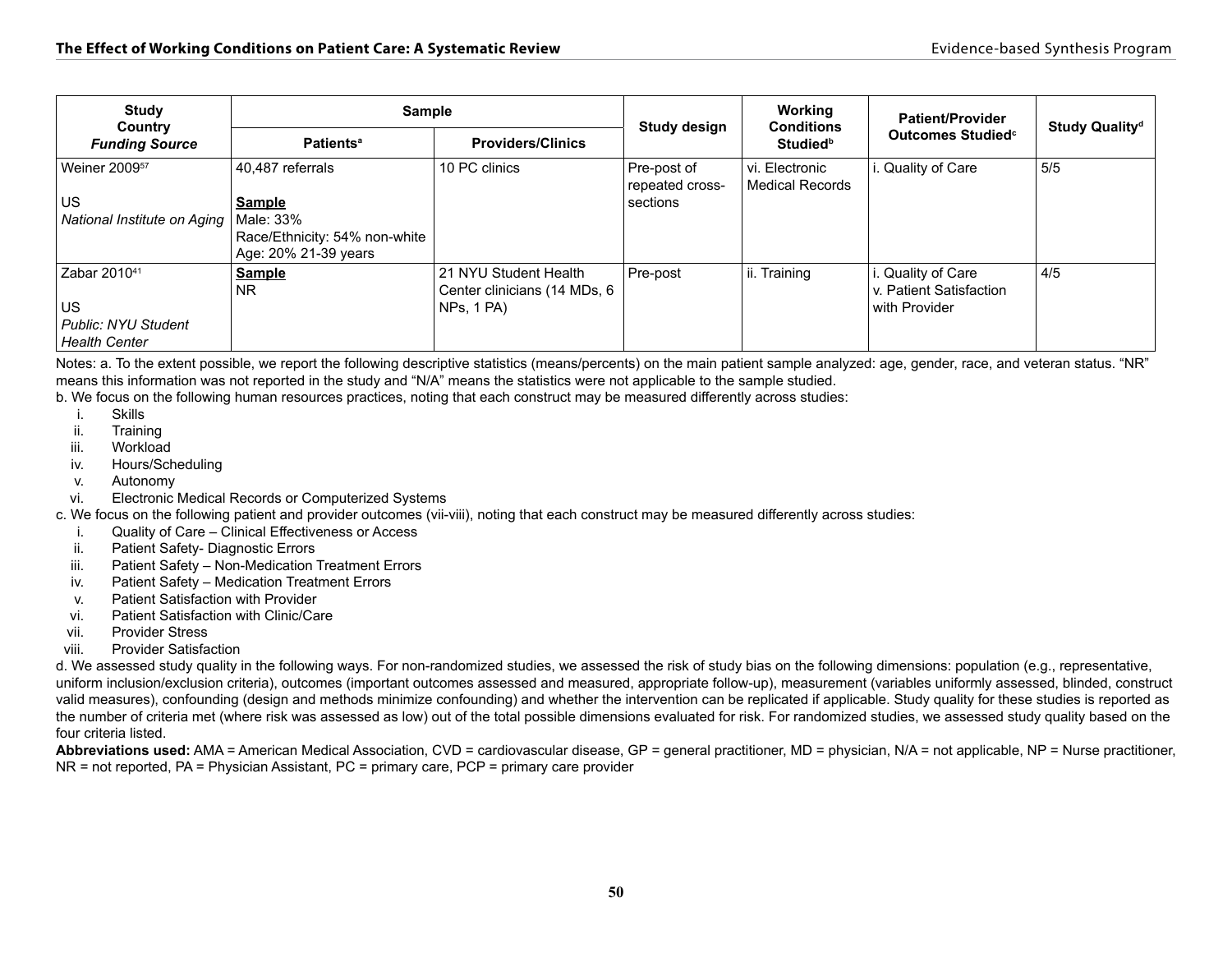| <b>Study</b>                                   | <b>Sample</b>                                           |                                                           |                                | <b>Working Conditions</b>   | <b>Patient/Provider</b>                   |                                             |
|------------------------------------------------|---------------------------------------------------------|-----------------------------------------------------------|--------------------------------|-----------------------------|-------------------------------------------|---------------------------------------------|
| Country<br><b>Funding Source</b>               | <b>Patients<sup>a</sup></b>                             | <b>Providers/Clinics</b>                                  | <b>Study design</b>            | <b>Studied</b> <sup>b</sup> | Outcomes Studied <sup>c</sup>             | Study Quality <sup>d</sup>                  |
| Caldow 200632                                  | 1,343 randomly selected<br>patients (49% response rate) | 22 practices (55% response<br>rate) in mostly urban areas | Cross-sectional                | Skills                      | v. Patient Satisfaction<br>with Provider  | 2/4                                         |
| Scotland                                       |                                                         |                                                           |                                |                             | vi. Patient Satisfaction                  |                                             |
| <b>Chief Scientist</b>                         | <b>Sample</b>                                           |                                                           |                                |                             | with Practice/Care                        |                                             |
| Office, Department of                          | Male: 41%                                               |                                                           |                                |                             |                                           |                                             |
| Health, Scottish Executive                     | Race: NR                                                |                                                           |                                |                             |                                           |                                             |
|                                                | Age: 41% 16-44 years                                    |                                                           |                                |                             |                                           |                                             |
| Campbell 2001 <sup>42</sup>                    | 4,493 patients (38% response<br>rate)                   | 60 randomly selected<br>practices across 6 districts      | Retrospective<br>cohort        | iii. Workload               | i. Quality of Care                        | 1/4                                         |
| England                                        |                                                         | in England (80% response                                  |                                |                             |                                           |                                             |
| <b>National Primary Care</b>                   | <b>Sample</b>                                           | rate)                                                     |                                |                             |                                           |                                             |
| <b>Research and Development</b>                | <b>NR</b>                                               |                                                           |                                |                             |                                           |                                             |
| Centre                                         |                                                         |                                                           |                                |                             |                                           |                                             |
| Campbell 2005 <sup>43</sup>                    | 7,247 patients (66% response<br>rate)                   | 54 volunteer practices (27%<br>response rate) in urban    | Cross-sectional                | iii. Workload               | i. Quality of Care                        | 2/4                                         |
| London                                         |                                                         | areas                                                     |                                |                             |                                           |                                             |
| North Thames Region of                         | <b>Sample</b>                                           |                                                           |                                |                             |                                           |                                             |
| the NHS Executive                              | <b>NR</b>                                               |                                                           |                                |                             |                                           |                                             |
| Carlsen 200644                                 | 829 patients                                            | 41 GPs (23% response rate)                                | Cross-sectional                | iii. Workload               | v. Patient Satisfaction<br>with Provider  | 3/4                                         |
| Norway                                         | <b>Sample</b>                                           |                                                           |                                |                             |                                           |                                             |
| Research Council of                            | Male: 29%                                               |                                                           |                                |                             |                                           |                                             |
| Norway through the                             | Race: NR                                                |                                                           |                                |                             |                                           |                                             |
| Programme for Health                           | Age (years): 49                                         |                                                           |                                |                             |                                           |                                             |
| Economics                                      |                                                         |                                                           |                                |                             |                                           |                                             |
| Dierick-van Daele 200933                       | 1,397 patients                                          | Convenience sample of<br>12 NPs and 50 GPs in 15          | Randomized<br>controlled trial | i. Skills                   | vi. Patient Satisfaction<br>with Provider | Allocation<br>concealment: Yes              |
| Netherlands                                    | <b>Sample</b>                                           | clinics                                                   |                                |                             |                                           | Blinding: No                                |
| Dutch Ministry of Health,                      | Male: 39%                                               |                                                           |                                |                             |                                           | (reported to be                             |
| Welfare and Sport and the                      | Race: NR                                                |                                                           |                                |                             |                                           | impossible for this                         |
| Health Insurances CZ and                       | Age: 52 % 16 to 45 years                                |                                                           |                                |                             |                                           | study)                                      |
| VGZ, Foundation ROS                            |                                                         |                                                           |                                |                             |                                           |                                             |
| Robuust, The Province<br>of North-Brabant, the |                                                         |                                                           |                                |                             |                                           | Intention to treat<br>analysis: No          |
| Netherlands                                    |                                                         |                                                           |                                |                             |                                           | Withdrawals<br>adequately<br>described: Yes |

#### **Appendix D, Table 2. Description of Human Resources Practices Studies – Europe**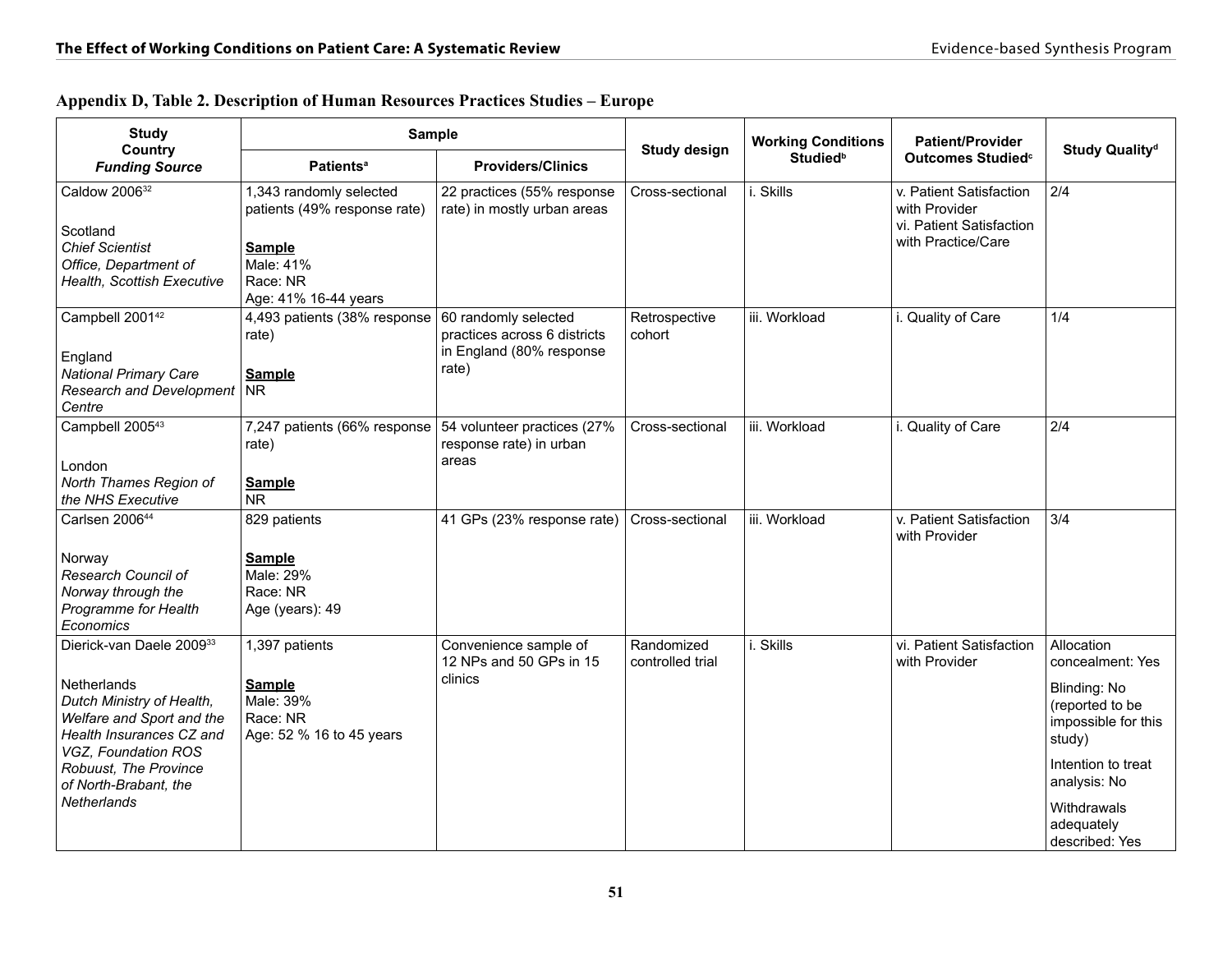| <b>Study</b><br>Country                                       | <b>Sample</b>                                                     |                                             | <b>Study design</b>                                | <b>Working Conditions</b> | <b>Patient/Provider</b>                                              | Study Quality <sup>d</sup>                              |
|---------------------------------------------------------------|-------------------------------------------------------------------|---------------------------------------------|----------------------------------------------------|---------------------------|----------------------------------------------------------------------|---------------------------------------------------------|
| <b>Funding Source</b>                                         | <b>Patients<sup>a</sup></b>                                       | <b>Studiedb</b><br><b>Providers/Clinics</b> |                                                    |                           | Outcomes Studied <sup>c</sup>                                        |                                                         |
| Edwards 2004 <sup>38</sup>                                    | 747 patients (44% response<br>rate)                               | 20 GPs (41% response rate)                  | Cluster<br>randomized                              | ii. Training              | v. Patient Satisfaction<br>with Provider                             | Allocation<br>concealment: Yes                          |
| South Wales<br>Department of Health,<br>Health in Partnership | <b>Sample</b><br><b>NR</b>                                        |                                             | crossover trial                                    |                           |                                                                      | <b>Blinding: Yes</b><br>(assessors of clinic<br>visits) |
| Programme                                                     |                                                                   |                                             |                                                    |                           |                                                                      | Intention to treat<br>analysis: No                      |
|                                                               |                                                                   |                                             |                                                    |                           |                                                                      | Withdrawals<br>adequately<br>described: No              |
| French 2001 <sup>52</sup><br><b>UK</b>                        | 661 patients (66% response<br>rate)                               | 26 GPs in England                           | Longitudinal<br>(cohort of GPs,<br>repeated cross- | iv. Hours                 | v. Patient Satisfaction<br>with Provider<br>vi. Patient Satisfaction | 1/4                                                     |
| <b>Medical Research Council</b>                               | <b>Sample</b><br><b>NR</b>                                        |                                             | sections of<br>patients)                           |                           | with Practice/Care                                                   |                                                         |
| Grytten 2009 <sup>46</sup>                                    | 1,920 patients                                                    | 1,075 GPs                                   | Cross-sectional                                    | iii. Workload             | vi. Patient Satisfaction<br>with Practice/Care                       | 4/4                                                     |
| Norway<br>Not reported                                        | <b>Sample</b><br>Male: 46%<br>Race: NR<br>Age: 51% 16 to 45 years |                                             |                                                    |                           |                                                                      |                                                         |
| Laurant 2007 <sup>34</sup>                                    | 117 patients (50% response<br>rate)                               | 30 GPs, 5 NPs, in 20 clinics                | Cross-sectional                                    | i. Skills                 | v. Patient Satisfaction<br>with Provider                             | 2/4                                                     |
| Netherlands                                                   |                                                                   |                                             |                                                    |                           |                                                                      |                                                         |
| Private                                                       | <b>Sample</b><br>Male: 40%<br>Race: NR<br>Age (years): 63.9       |                                             |                                                    |                           |                                                                      |                                                         |
| Luras 200747                                                  | 2,326 patients                                                    | <b>NR</b>                                   | Cross-sectional                                    | iii. Workload             | v. Patient Satisfaction<br>with Provider                             | 4/4                                                     |
| Norway<br>Research Council of<br>Norway                       | <b>Sample</b><br>Male: 42%<br>Race: NR<br>Age: 47% 16 to 45 years |                                             |                                                    |                           |                                                                      |                                                         |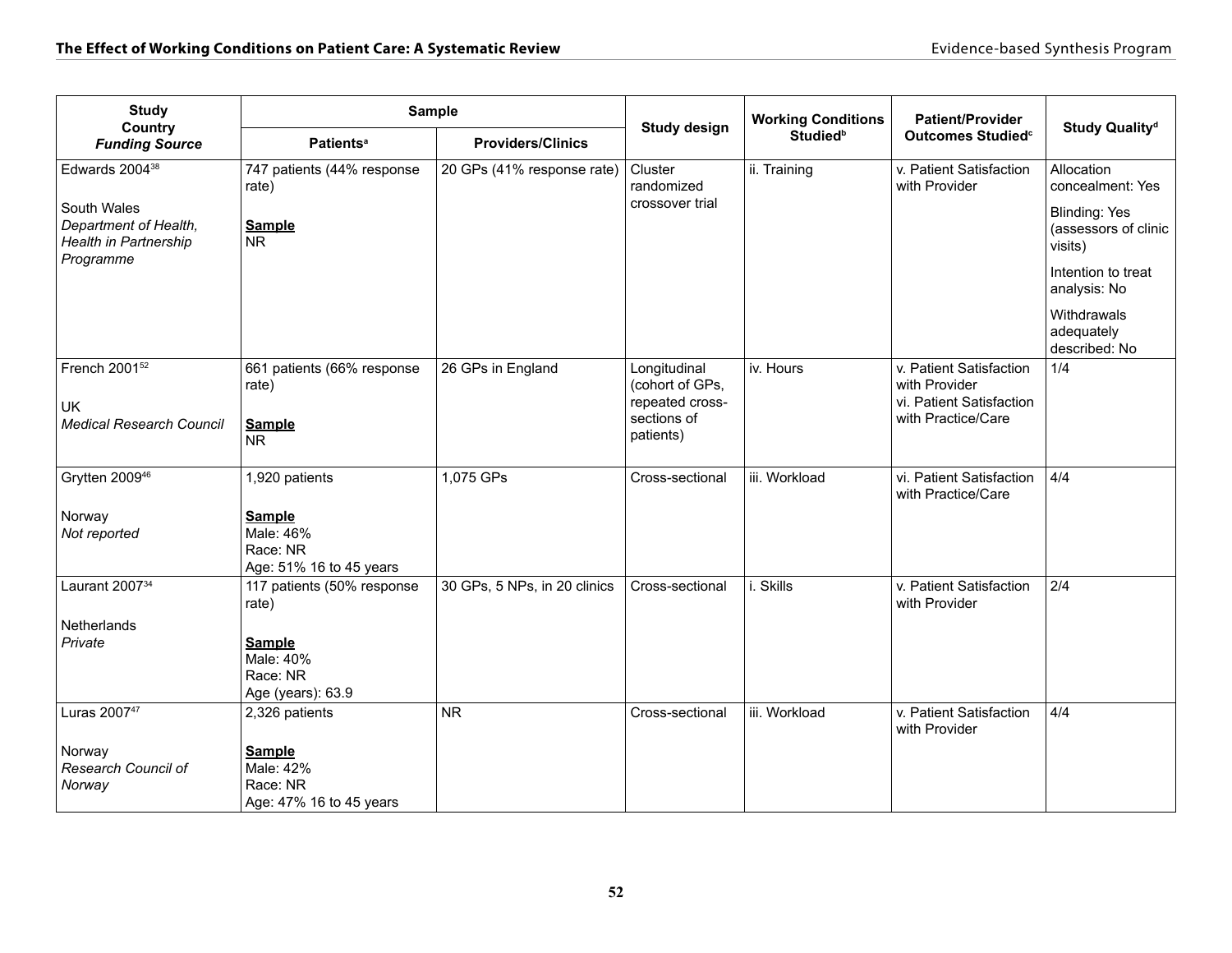| <b>Study</b>                                                                                                                                    | <b>Sample</b>                                                                                              |                                                                         |                               | <b>Working Conditions</b>   | <b>Patient/Provider</b>                                                                    |                            |
|-------------------------------------------------------------------------------------------------------------------------------------------------|------------------------------------------------------------------------------------------------------------|-------------------------------------------------------------------------|-------------------------------|-----------------------------|--------------------------------------------------------------------------------------------|----------------------------|
| Country<br><b>Funding Source</b>                                                                                                                | <b>Patients<sup>a</sup></b>                                                                                | <b>Providers/Clinics</b>                                                | Study design                  | <b>Studied</b> <sup>b</sup> | Outcomes Studied <sup>c</sup>                                                              | Study Quality <sup>d</sup> |
| Magan 201148                                                                                                                                    | 102,346 hospitalizations of<br>adults age 65+                                                              | 34 health districts in Madrid                                           | Cross-sectional<br>ecological | iii. Workload               | Quality of Care                                                                            | 4/4                        |
| Madrid, Spain                                                                                                                                   |                                                                                                            |                                                                         |                               |                             |                                                                                            |                            |
| Spanish Ministry of Health                                                                                                                      | <b>Sample</b><br>Male: NR<br>Race: NR<br>Age (years): 77 for men, 81<br>for women                          |                                                                         |                               |                             |                                                                                            |                            |
| McKinstry 2007 <sup>54</sup><br>Scotland<br><b>Not Reported</b>                                                                                 | <b>Sample stats NR</b>                                                                                     | 276 MDs (62% response<br>rate) with at least 49 patient<br>surveys each | Cross-sectional               | v. Autonomy                 | vi. Patient Satisfaction<br>with Practice/Care                                             | 1/4                        |
| Salisbury 2010 <sup>50</sup><br><b>UK</b><br><b>NHS</b><br><b>Research and Development</b><br>Programme on Service and<br>Delivery Organisation | 4,573 patients (84% response)<br>rate)<br><b>Sample</b><br>Male: 39%<br>Race: 98% white<br>Age (years): 52 | 150 GPs in 27 practices in<br>England                                   | Cross-sectional               | iii. Workload               | v. Patient Satisfaction<br>with Provider<br>vi. Patient Satisfaction<br>with Practice/Care | 4/4                        |

Notes: See notes from Appendix D, Table 1

### **Appendix D, Table 3. Description of Human Resources Practices Studies – Outside of US or Europe**

| <b>Study</b><br>Country                                                                                                   | <b>Sample</b>                                 |                                                                                        | Study design    | <b>Working Conditions</b>   | <b>Patient/Provider</b>       | Study Quality <sup>d</sup> |
|---------------------------------------------------------------------------------------------------------------------------|-----------------------------------------------|----------------------------------------------------------------------------------------|-----------------|-----------------------------|-------------------------------|----------------------------|
| <b>Funding Source</b>                                                                                                     | <b>Patients<sup>a</sup></b>                   | <b>Providers/Clinics</b>                                                               |                 | <b>Studied</b> <sup>b</sup> | Outcomes Studied <sup>c</sup> |                            |
| Dong 2010 <sup>45</sup>                                                                                                   | 20,125 prescriptions                          | 680 primary health clinics<br>from 40 rural counties                                   | Cross-sectional | liii. Workload              | iv. Medication Errors         | 4/4                        |
| China<br>Public (Chinese Ministry of   Male: 57%<br>Health (MOH) the United<br><b>Nations Children's Fund</b><br>(Unicef) | <b>Sample</b><br>Race: NR:<br>Age (years): 34 |                                                                                        |                 |                             |                               |                            |
| Goulet 2007 <sup>39</sup><br>Canada<br><b>Not Reported</b>                                                                | N/A                                           | 51 MDs who participated<br>in a remedial professional<br>development program<br>(RPDP) | Pre-post        | ii. Training                | i. Quality of Care            | 3/5                        |

Notes: See notes from Appendix D, Table 1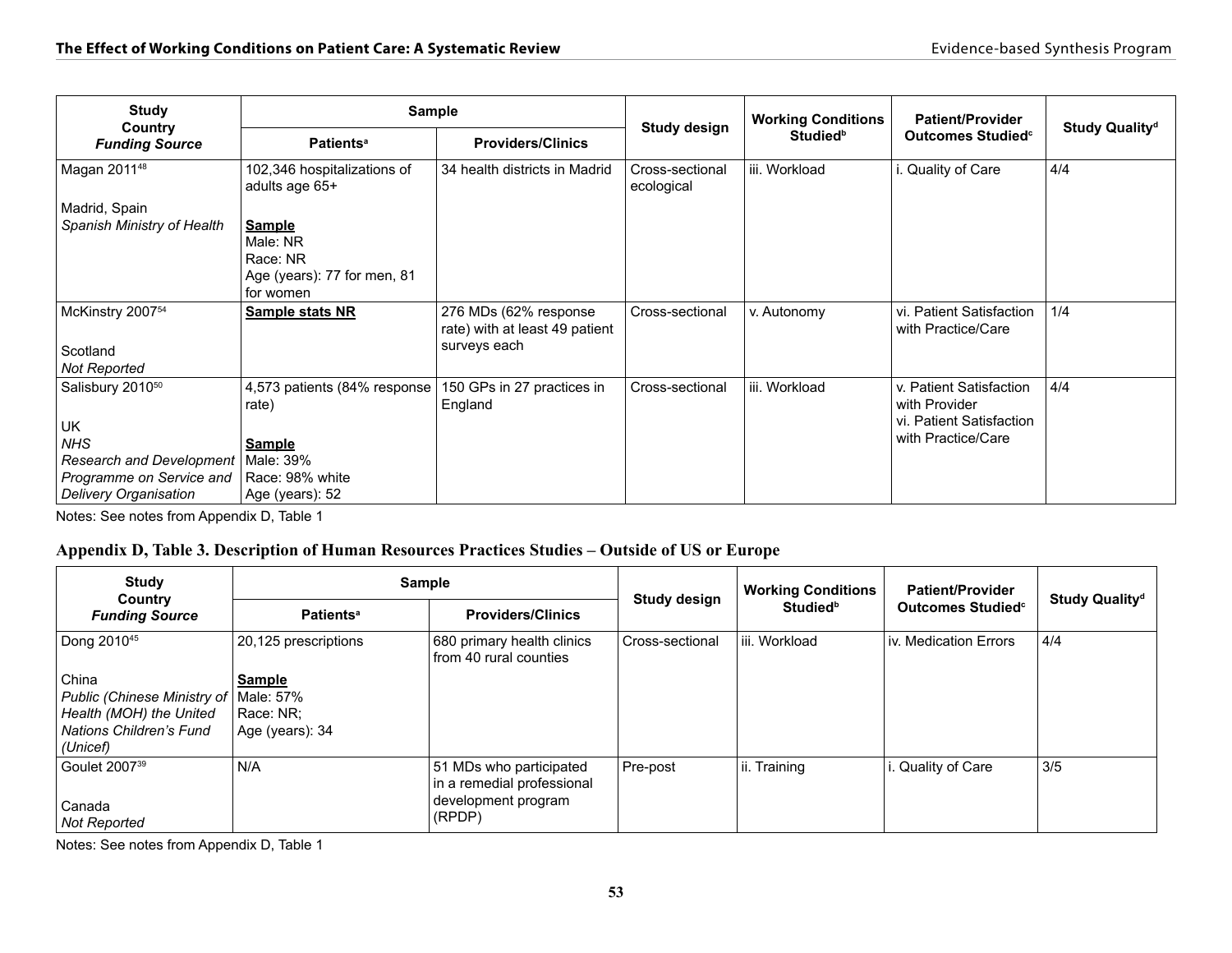| <b>First Author,</b>            |                                                                                                                                                                                                          | <b>Access</b>                                                      |                                                                                                             | <b>Effectiveness</b>                                                                                                                                                                       |                                                                                                                                                                                                                                                     |
|---------------------------------|----------------------------------------------------------------------------------------------------------------------------------------------------------------------------------------------------------|--------------------------------------------------------------------|-------------------------------------------------------------------------------------------------------------|--------------------------------------------------------------------------------------------------------------------------------------------------------------------------------------------|-----------------------------------------------------------------------------------------------------------------------------------------------------------------------------------------------------------------------------------------------------|
| Year                            | <b>HR Practice &amp; Measure<sup>®</sup></b>                                                                                                                                                             | <b>Measured as:</b>                                                | <b>Main Finding</b>                                                                                         | <b>Measured as:</b>                                                                                                                                                                        | <b>Main Finding</b>                                                                                                                                                                                                                                 |
| <b>US STUDIES</b>               |                                                                                                                                                                                                          |                                                                    |                                                                                                             |                                                                                                                                                                                            |                                                                                                                                                                                                                                                     |
| <b>DesRoches</b><br>200855      | vi. EMR:<br>a)"Full" System - gives<br>warnings, reminders for<br>guideline based care,<br>ability to order tests vs.<br>b)"Basic" System - no<br>order entry capability or<br>clinical decision support | <b>NR</b>                                                          | <b>NR</b>                                                                                                   | Physician response to: has<br>the EMR ever helped to:<br>a) alert to critical lab value<br>b) provide preventive care<br>c) order a critical laboratory<br>test<br>d) order a genetic test | a) 90% in full system vs. 75% in<br>basic system; (p=0.004)<br>b) 69% in full system vs. 41% in<br>basic system (p<0.001)<br>c) 68% in full system vs. 36 in<br>basic system. (p<0.001)<br>d) 17% in full system vs. 8% in<br>basic system (p=0.03) |
| Fairchild 2001 <sup>51</sup>    | iv. Hours- Part time (PT)<br>vs. Full time (FT)                                                                                                                                                          | <b>NR</b>                                                          | <b>NR</b>                                                                                                   | Compliant with quality<br>measure: whether 70% of<br>patients had appropriate<br>screening for Pap smear,<br>mammography, and<br>cholesterol                                               | 80% of PT PCPs versus 75% of<br>FT PCPs were compliant (p-value<br>$= 0.04$                                                                                                                                                                         |
| Feldstein<br>2010 <sup>56</sup> | vi. EMR-electronic tool<br>that identifies care gaps<br>for each patient                                                                                                                                 | <b>NR</b>                                                          | <b>NR</b>                                                                                                   | "Care score" based on % of<br>care recommendations met<br>by PCPs per member month<br>(out of 100)                                                                                         | After implementation, diabetes<br>care score increased by 7.64<br>(p<0.001) and CVD care score<br>increased by 5.10 (p<0.001)                                                                                                                       |
| Linzer 2009 <sup>6</sup>        | iii. Workload - time<br>needed per patient/per<br>allotted; chaotic office (0/1)<br>v. Autonomy - work<br>control 14 item scale (0/1)                                                                    | N <sub>R</sub>                                                     | <b>NR</b>                                                                                                   | 3 quality indices based on<br>management of 3 chronic<br>conditions:<br>a) hypertension<br>b) diabetes<br>c) heart failure                                                                 | Greater time pressure yielded<br>slightly lower quality. A chaotic<br>office had no effect on quality.<br>Having greater work control<br>resulted in greater quality.                                                                               |
| Nyweide 2009 <sup>49</sup>      | iii. Workload - Medicare<br>caseload                                                                                                                                                                     | <b>NR</b>                                                          | <b>NR</b>                                                                                                   | a) % of appropriate women<br>who get mammograms<br>b) % of diabetics who<br>receive hemoglobin A1c test<br>c) preventable<br>hospitalization rate                                          | Providers with at least a) 328<br>women, b) 438 diabetics, and c)<br>19,069 patients are needed to<br>detect a 10% difference in quality<br>of care of Medicare patients<br>relative to the national mean                                           |
| Parkerton 2003 <sup>53</sup>    | iv. Hours- continuous<br>measure of MD<br>appointment hours (3 to 35<br>hours)                                                                                                                           | N <sub>R</sub>                                                     | <b>NR</b>                                                                                                   | a) % of patients receiving<br>cancer (Pap smear and<br>mammography) screening<br>b) % of patients receiving<br>recommended diabetes care                                                   | a) Cancer screening coefficient:<br>$-0.07$ (p=0.01)<br>b) Diabetes management<br>coefficient= -0.11 (p=0.008)                                                                                                                                      |
| Weiner 2009 <sup>57</sup>       | vi. EMR - electronic<br>referrals                                                                                                                                                                        | Getting a specialty appointment<br>scheduled from a referral (0/1) | OR of getting a specialty<br>appointment scheduled<br>increased by 4.32 (p < 0.001)<br>after implementation | NR.                                                                                                                                                                                        | <b>NR</b>                                                                                                                                                                                                                                           |

### **Appendix D, Table 4. Quality of Care Outcomes - Human Resources Practices Studies**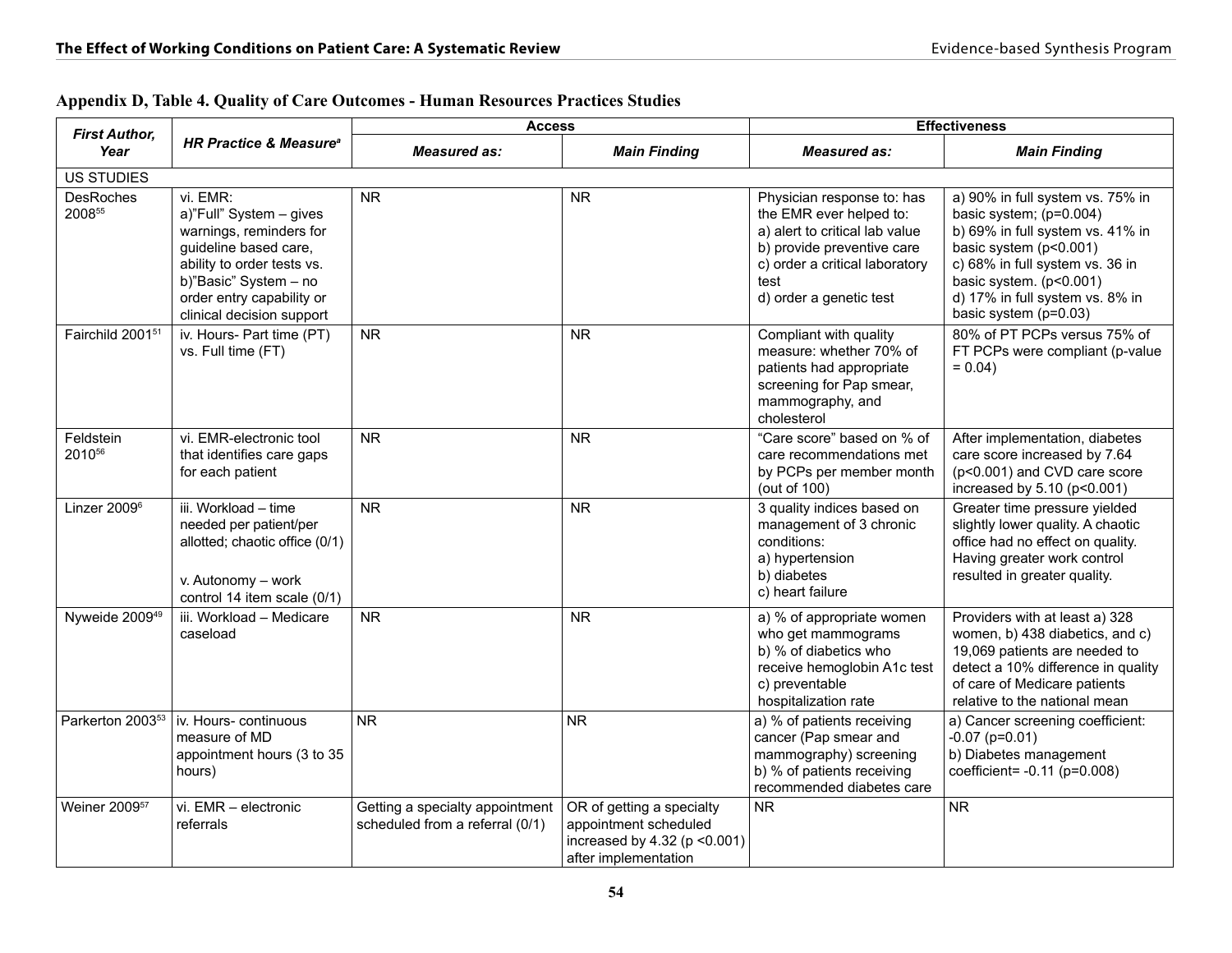| <b>First Author,</b>        |                                                                                    | <b>Access</b>                                                                                                                                                                                         |                                                            | <b>Effectiveness</b>                                                                                                                                      |                                                                                                                                                                                                                                                            |
|-----------------------------|------------------------------------------------------------------------------------|-------------------------------------------------------------------------------------------------------------------------------------------------------------------------------------------------------|------------------------------------------------------------|-----------------------------------------------------------------------------------------------------------------------------------------------------------|------------------------------------------------------------------------------------------------------------------------------------------------------------------------------------------------------------------------------------------------------------|
| Year                        | <b>HR Practice &amp; Measure<sup>®</sup></b>                                       | <b>Measured as:</b>                                                                                                                                                                                   | <b>Main Finding</b>                                        | <b>Measured as:</b>                                                                                                                                       | <b>Main Finding</b>                                                                                                                                                                                                                                        |
| Zabar 2010 <sup>41</sup>    | ii. Training<br>-communication skills<br>workshops                                 | <b>NR</b>                                                                                                                                                                                             | <b>NR</b>                                                  | <b>Chart Audits for documented</b><br>risk screenings of:<br>a) smoking<br>b) depressed mood<br>c) anhedonia<br>d) sexual activity<br>e) drinking alcohol | Mantel-Haenszel RRs:<br>a) 1.65 (p=0.03)<br>b) $1.40$ (p=0.04)<br>c) $1.47$ ( $p=0.01$ )<br>d) 1.73 (p=0.002)<br>e) 1.77 (p=0.04)                                                                                                                          |
| <b>EUROPEAN STUDIES</b>     |                                                                                    |                                                                                                                                                                                                       |                                                            |                                                                                                                                                           |                                                                                                                                                                                                                                                            |
| Cambell 2001 <sup>42</sup>  | iii. Workload<br>-booking interval (amount<br>of time between each<br>appointment) |                                                                                                                                                                                                       |                                                            | Score based on guideline<br>concordant care for three<br>conditions:<br>a) adult asthma<br>b) angina<br>c) type 2 diabetes mellitus                       | Mean unadjusted differences be-<br>tween scores of practices with 10+<br>intervals between appointments<br>and those with 5 minute intervals:<br>a) adult asthma $-21.6$ (p < 0.001)<br>b) angina $-10.2$ (p=0.002)<br>c) type 2 diabetes $- 10$ (p=0.028) |
| Campbell 2005 <sup>43</sup> | iii. Workload<br>-list size                                                        | Two measures created based<br>on patient report of how quickly<br>usually seen after appointment<br>request:<br>a) See doctor the same or next<br>day (0/1)<br>b) See doctor within 2-3 days<br>(0/1) | Correlations:<br>a) -0.37(p=0.007)<br>b) $-0.21$ (p=0.133) |                                                                                                                                                           |                                                                                                                                                                                                                                                            |
| Magan 201148                | iii. Workload<br>-visits/day                                                       | <b>NR</b>                                                                                                                                                                                             | <b>NR</b>                                                  | Rate of Ambulatory Care<br>Sensitive Hospitalizations<br>(ACSH)                                                                                           | Each additional patient per workday<br>was associated with 6% to 7% high-<br>er relative rate of ACSH (p<0.001)                                                                                                                                            |
|                             | STUDIES OUTSIDE THE US & EUROPE                                                    |                                                                                                                                                                                                       |                                                            |                                                                                                                                                           |                                                                                                                                                                                                                                                            |
| Goulet 2007 <sup>39</sup>   | ii. Training - participation<br>in a remedial professional<br>development program  |                                                                                                                                                                                                       |                                                            | Expert physician peer review<br>of medical records on:<br>a) clinical investigation<br>b) diagnostic accuracy<br>c) treatment and follow-up               | a) 46% of providers improved in<br>clinical investigation (p<0.001)<br>b) 29% improved in diagnostic<br>accuracy (p=0.01) and<br>c) 36% improved in treatment and<br>follow-up ( $p<0.001$ )                                                               |

Notes: a. We focus on the following human resources practices:

- i. Skills
- ii. Training<br>iii. Workload
- Workload
- iv. Hours/Scheduling
- v. Autonomy<br>vi. Electronic l
- Electronic Medical Records or Computerized Systems

Abbreviations used: CVD= cardiovascular disease, EMR = electronic medical record, GP = general practitioner, MD = physician, NP = nurse practitioner, NR = not reported, NS = not statistically significant, OR = odds ratio, PA = physician assistant, PCP = primary care provider, RR = relative risk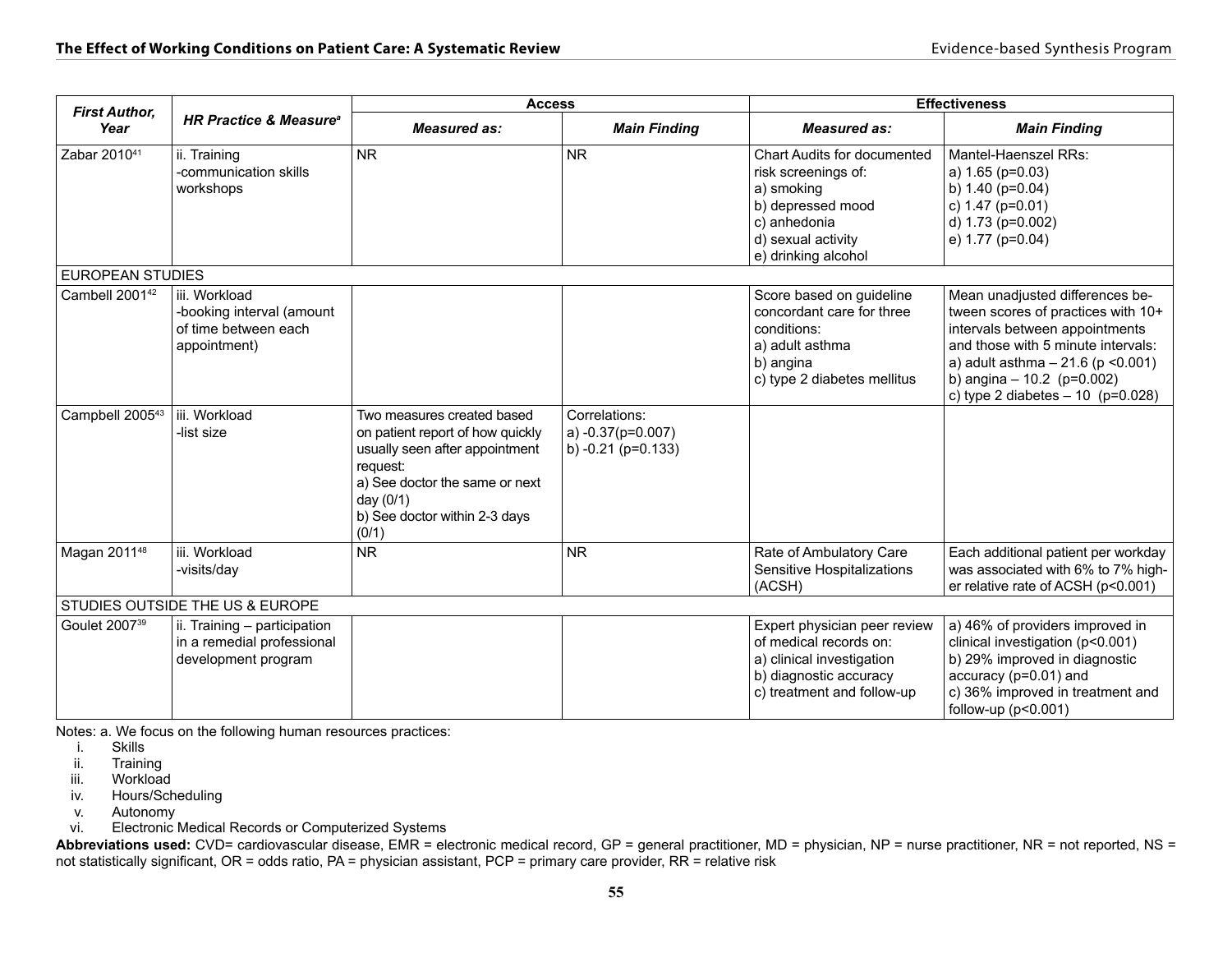| <b>HR Practice &amp;</b><br><b>First Author,</b> |                                                                                                                                                                                                                 | <b>Diagnostic Errors</b> |                     | <b>Non-Medication Treatment Errors</b>                                                                                                                                |                                                                                                                                                                                                                                                 | <b>Medication Errors</b>                                                                                                                 |                                                                                                                                                                                                                 |
|--------------------------------------------------|-----------------------------------------------------------------------------------------------------------------------------------------------------------------------------------------------------------------|--------------------------|---------------------|-----------------------------------------------------------------------------------------------------------------------------------------------------------------------|-------------------------------------------------------------------------------------------------------------------------------------------------------------------------------------------------------------------------------------------------|------------------------------------------------------------------------------------------------------------------------------------------|-----------------------------------------------------------------------------------------------------------------------------------------------------------------------------------------------------------------|
| Year                                             | <b>Measure</b> <sup>a</sup>                                                                                                                                                                                     | <b>Measured as:</b>      | <b>Main Finding</b> | <b>Measured as:</b>                                                                                                                                                   | <b>Main Finding</b>                                                                                                                                                                                                                             | <b>Measured as:</b>                                                                                                                      | <b>Main Finding</b>                                                                                                                                                                                             |
| <b>US STUDIES</b>                                |                                                                                                                                                                                                                 |                          |                     |                                                                                                                                                                       |                                                                                                                                                                                                                                                 |                                                                                                                                          |                                                                                                                                                                                                                 |
| <b>DesRoches</b><br>200855                       | vi. EMRs:<br>a) Full System-<br>gives warnings,<br>reminders for<br>guideline based<br>care, ability to order<br>tests vs.<br>b) Basic System<br>- no order entry<br>capability or clinical<br>decision support | <b>NR</b>                | <b>NR</b>           | <b>NR</b>                                                                                                                                                             | <b>NR</b>                                                                                                                                                                                                                                       | Physician report of<br>whether EMR ever<br>helped:<br>1) prevent drug<br>allergy<br>2) prevent<br>dangerous<br>medication<br>interaction | 1) 80 vs. 66% of MDs in<br>full vs. basic report system<br>helped with drug allergies<br>$(p=0.01)$<br>2) 71 vs. 54% of MDs in<br>full vs. basic report system<br>prevented dangerous<br>interactions (p=0.002) |
| Linzer 2009 <sup>6</sup>                         | iii. Workload: a) time $ NR $<br>needed/patient/per<br>allotted<br>b) chaotic office<br>(0/1)<br>v. Autonomy a) work<br>control 14 item scale<br>(0/1)                                                          |                          | <b>NR</b>           | Score based on<br>chart audits to<br>gauge missed<br>treatment<br>opportunities,<br>inattention to<br>behavioral factors.<br>and guideline<br>nonadherence<br>(0/100) | No significant<br>effect of workload<br>on prevention,<br>hypertension<br>or diabetes<br>management<br>errors. Having more<br>autonomy resulted<br>in a lower total error<br>score (more errors)<br>$(coefficient = -2.80,$<br>$(-5.72, 0.12).$ | <b>NR</b>                                                                                                                                | <b>NR</b>                                                                                                                                                                                                       |
|                                                  | STUDIES OUTSIDE THE US & EUROPE                                                                                                                                                                                 |                          |                     |                                                                                                                                                                       |                                                                                                                                                                                                                                                 |                                                                                                                                          |                                                                                                                                                                                                                 |
| Dong 2010 <sup>45</sup>                          | iii. Workload<br>-patient visits/month                                                                                                                                                                          | <b>NR</b>                | <b>NR</b>           | <b>NR</b>                                                                                                                                                             | <b>NR</b>                                                                                                                                                                                                                                       | Polypharmacy<br>(Rx's with 5 or more<br>drugs) per 100<br>patient-visits/month<br>(0/1)                                                  | OR of Polypharmacy w/<br>higher workload versus<br>$less$ workload = 1.70<br>[1.26, 2.29]                                                                                                                       |

|  | Appendix D, Table 5. Patient Safety Outcomes – Human Resources Practices Studies |  |  |  |
|--|----------------------------------------------------------------------------------|--|--|--|
|  |                                                                                  |  |  |  |

Notes: a. We focus on the following human resources practices:

- Skills
- viii. Training
- ix. Workload
- x. Hours/Scheduling<br>xi. Autonomy
- xi. Autonomy<br>xii. Electronic l
- Electronic Medical Records or Computerized Systems

Abbreviations used: CVD= cardiovascular disease, EMR = electronic medical record, GP = general practitioner, MD = physician, NP = nurse practitioner, NR = not reported, NS = not statistically significant, OR = odds ratio, PA = physician assistant, PCP = primary care provider, RR = relative risk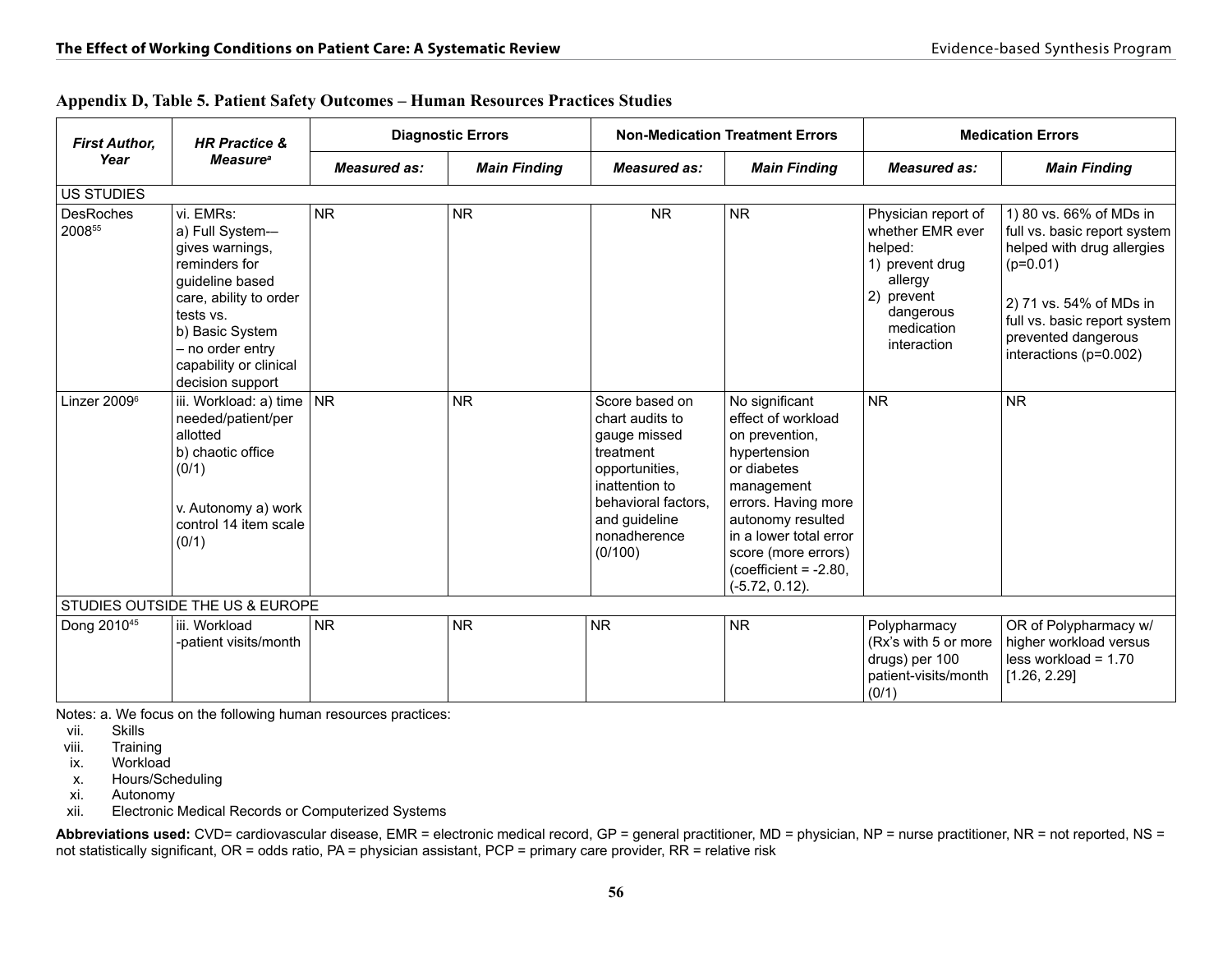| <b>First Author,</b>         |                                                                               |                                                                                            | <b>Patient Satisfaction with Provider</b>                                                                                                     |                                                                                                                                                                         | <b>Patient Satisfaction with Practice or Care</b>                                                                                                                                      |  |
|------------------------------|-------------------------------------------------------------------------------|--------------------------------------------------------------------------------------------|-----------------------------------------------------------------------------------------------------------------------------------------------|-------------------------------------------------------------------------------------------------------------------------------------------------------------------------|----------------------------------------------------------------------------------------------------------------------------------------------------------------------------------------|--|
| Year                         | <b>HR Practice &amp; Measure</b>                                              | <b>Measured as:</b>                                                                        | <b>Main Finding</b>                                                                                                                           | <b>Measured as:</b>                                                                                                                                                     | <b>Main Finding</b>                                                                                                                                                                    |  |
| US STUDIES                   |                                                                               |                                                                                            |                                                                                                                                               |                                                                                                                                                                         |                                                                                                                                                                                        |  |
| Castro 200937                | ii. Training<br>-NP reported receipt<br>of cultural competence<br>training    | <b>Patient Satisfaction</b><br>Questionnaire (PSQ-III)                                     | Patient satisfaction positively<br>correlated with NP's culture<br>competence training (r=0.32,<br>p-value=NR)                                | <b>NR</b>                                                                                                                                                               | <b>NR</b>                                                                                                                                                                              |  |
| Fairchild 2001 <sup>51</sup> | iv. Hours- Part time (PT)<br>vs. Full time (FT)                               | % of patients surveyed rating<br>PCP as "excellent" or "good"                              | $FT = 92\%$ , $PT = 95\%$<br>$(p=0.13)$                                                                                                       | <b>NR</b>                                                                                                                                                               | N <sub>R</sub>                                                                                                                                                                         |  |
| Haas 200640                  | ii. Training<br>-90 minute workshop on<br>structuring visits effectively      | Patient reported satisfaction<br>scaled from 1 (better) to 5<br>(worse) based on 30 items  | Overall satisfaction:<br>Pre-test= $1.12$<br>Post-test = $1.14$<br>$(p = NS)$                                                                 | <b>NR</b>                                                                                                                                                               | <b>NR</b>                                                                                                                                                                              |  |
| Mundinger<br>200035          | i. Skills<br>-visit with MD<br>-visit with NP                                 | Satisfaction mean score<br>measured by a 15 item<br>satisfaction survey (5-point<br>scale) | <b>Overall Satisfaction</b><br>Baseline:<br>$MD = 4.6$ ; $NP = 4.59$<br>$(p=0.89)$<br>6 month F/U:<br>$MD = 4.46$ ; $NP = 4.45$<br>$(p=0.87)$ | <b>NR</b>                                                                                                                                                               | <b>NR</b>                                                                                                                                                                              |  |
| Roblin 2004 <sup>36</sup>    | i. Skills<br>- visit with GP vs.<br>- visit with PA/NP                        | Practitioner interaction (5<br>items)                                                      | 1.16 (p<0.05) times more<br>likely to be satisfied with<br>practitioner interaction when<br>seeing a PA/NP vs. an MD                          | Care access (4 items)                                                                                                                                                   | No significant difference<br>satisfaction with care access<br>whether patient saw an MD vs.<br>PA/NP                                                                                   |  |
| Parkerton 2003 <sup>53</sup> | iv. Hours- continuous mea-<br>sure of MD appointment<br>hours (3 to 35 hours) | Patient satisfaction =<br>excellent                                                        | Coefficient: -0.05 (p=0.21)                                                                                                                   | <b>NR</b>                                                                                                                                                               | <b>NR</b>                                                                                                                                                                              |  |
| Zabar 2010 <sup>41</sup>     | ii. Training<br>-communication skills<br>workshops                            | 10 point item on satisfaction<br>with patient-provider<br>communication <sup>1</sup>       | No change in patient<br>satisfaction after training                                                                                           |                                                                                                                                                                         |                                                                                                                                                                                        |  |
| <b>EUROPEAN STUDIES</b>      |                                                                               |                                                                                            |                                                                                                                                               |                                                                                                                                                                         |                                                                                                                                                                                        |  |
| Caldow 2006 <sup>32</sup>    | i. Skills<br>- visit with GP vs.<br>- visit with NP                           | <b>NR</b>                                                                                  | <b>NR</b>                                                                                                                                     | Survey question on satisfaction<br>with last visit dichotomized<br>to be equal to one if patient<br>reports "excellent" or "very good"<br>satisfaction and 0, otherwise | No significant difference in<br>satisfaction except patients who<br>saw a NP were more satisfied<br>with the amount of time spent<br>with provider than those who saw<br>a GP (p<0.05) |  |

|  | Appendix D, Table 6. Patient Satisfaction Outcomes – Human Resources Practices Studies |
|--|----------------------------------------------------------------------------------------|
|--|----------------------------------------------------------------------------------------|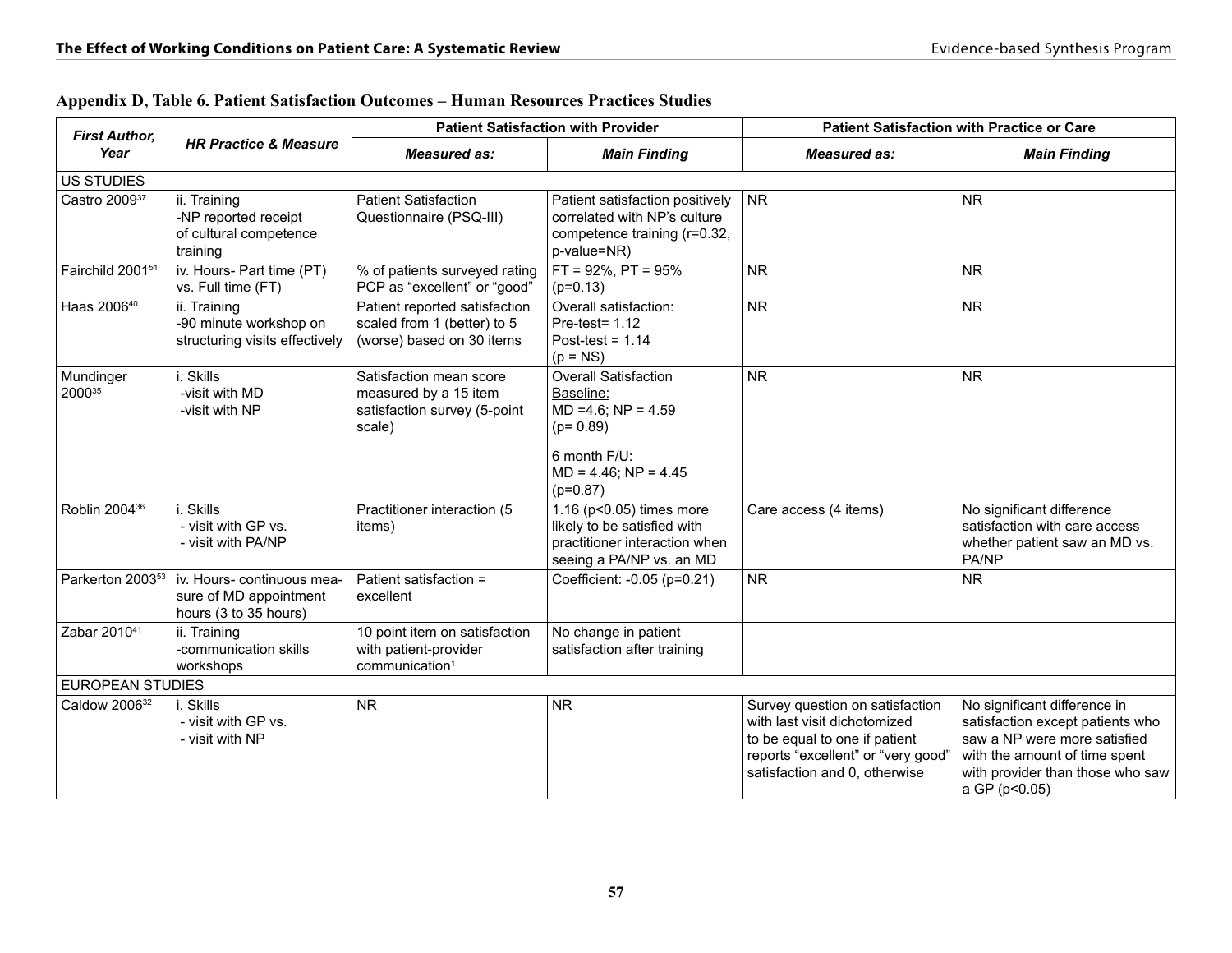| <b>First Author,</b>                    |                                                                                                  | <b>Patient Satisfaction with Provider</b>                                                                                                                            |                                                                                                                                                                                                                                            | <b>Patient Satisfaction with Practice or Care</b>                                                                                                                      |                                                                                                                                                                                              |
|-----------------------------------------|--------------------------------------------------------------------------------------------------|----------------------------------------------------------------------------------------------------------------------------------------------------------------------|--------------------------------------------------------------------------------------------------------------------------------------------------------------------------------------------------------------------------------------------|------------------------------------------------------------------------------------------------------------------------------------------------------------------------|----------------------------------------------------------------------------------------------------------------------------------------------------------------------------------------------|
| Year                                    | <b>HR Practice &amp; Measure</b>                                                                 | <b>Measured as:</b>                                                                                                                                                  | <b>Main Finding</b>                                                                                                                                                                                                                        | Measured as:                                                                                                                                                           | <b>Main Finding</b>                                                                                                                                                                          |
| Carlsen 200644                          | iii. Workload<br>-GP listsize/1000                                                               | 6 point survey question on<br>how satisfied with doctor<br>you visited dichotomized to<br>be equal to one if patient<br>reports "very satisfied" and 0,<br>otherwise | No significant effect of GP<br>listsize on patient satisfaction                                                                                                                                                                            | <b>NR</b>                                                                                                                                                              | <b>NR</b>                                                                                                                                                                                    |
| Dierick-van<br>Daele 2009 <sup>33</sup> | i. Skills<br>- visit with GP vs.<br>- visit with NP                                              | 10 point scale (details not<br>reported) on overall patient<br>satisfaction                                                                                          | No significant difference in<br>patient satisfaction across GP<br>vs. NP patients (p=0.83)                                                                                                                                                 | <b>NR</b>                                                                                                                                                              | <b>NR</b>                                                                                                                                                                                    |
| Edwards 2004 <sup>38</sup>              | ii. Training<br>- Shared decision making<br>(SDM)<br>- Risk communication (RC)                   | Patient satisfaction with the<br>decision made (single item)                                                                                                         | No significant effect of either<br>training on satisfaction:<br>SDM coefficient = $0.1$ (p=NS)<br>RC coefficient = $0.5$ (p=NS)                                                                                                            | <b>NR</b>                                                                                                                                                              | <b>NR</b>                                                                                                                                                                                    |
| French 2001 <sup>52</sup>               | iv. Hours<br>-GPs being "on call" or<br>off duty                                                 | General Satisfaction subscale<br>on Consultant Satisfaction<br>Score (CSQ)                                                                                           | Visits surrounding "On call"<br>$= 75.6$<br>Visits surrounding "Off duty"<br>77.1 (p=NS)                                                                                                                                                   | Professional Care subscale on<br>CSQ                                                                                                                                   | Visits surrounding "on call" =75.3<br>Visits surrounding "Off duty"<br>$=76.8$ (p=NS)                                                                                                        |
| Grytten 2009 <sup>46</sup>              | iii. Workload<br>-# of consultations per<br>person on the GP's list                              | <b>NR</b>                                                                                                                                                            | <b>NR</b>                                                                                                                                                                                                                                  | Patient response to<br>a) how satisfied with wait time to<br>get an appointment (4 point scale)<br>b) satisfaction with amount of<br>time the GP spent (4 point scale) | Probit coefficients:<br>a) $0.938$ ( $p < 0.05$ )<br>b) $0.055$ (p=0.13)                                                                                                                     |
| Laurant 2007 <sup>34</sup>              | i. Skills<br>- visit with GP vs.<br>- visit with NP                                              | Overall satisfaction using<br>the "Chronically ill patients<br>evaluate general practice"<br>scale (6 point scale)                                                   | Satisfaction with:<br>a) $GP = 4.1$<br>b) $NP = 4.4$<br>$(p = 0.03)$                                                                                                                                                                       | <b>NR</b>                                                                                                                                                              | <b>NR</b>                                                                                                                                                                                    |
| Luras 200747                            | iii. Workload<br>-listsize longer than stated<br>-listsize shorter than stated                   | Satisfaction (5 point scales)<br>with<br>a) doctor taking questions/<br>problems seriously<br>b) getting a referral<br>c) length of time with doctor                 | Longer listsize than stated<br>adjusted ORs:<br>a) 2.0 [0.84, 4.75]<br>b) 1.03 [0.68, 1.57]<br>c) 0.84 [0.62, 1.16]<br>Shorter listsize than stated<br>adjusted ORs:<br>a) 0.41 [0.23,0.72]<br>b) 0.48 [0.33,0.72]<br>c) 0.63 [0.44, 0.92] | Satisfaction (5 point scales) with<br>a) confidence in treatment<br>prescribed<br>b) waiting time                                                                      | Longer listsize than stated<br>adjusted ORs:<br>a) 2.17 [0.98,4.82]<br>b) 0.66 [0.51, 0.84]<br>Shorter listsize than stated<br>adjusted ORs:<br>a) 0.46 [0.27, 0.78]<br>b) 1.67 [1.17, 2.39] |
| McKinstry 2007 <sup>54</sup>            | vi. Autonomy<br>-control of work on the<br>Morale Assessment in<br><b>General Practice Index</b> | <b>NR</b>                                                                                                                                                            | <b>NR</b>                                                                                                                                                                                                                                  | Patient rating of<br>a) how treated by receptionists<br>b) length of time you have to wait<br>(higher is better)                                                       | Correlations (r):<br>a) $-0.15$ (p=0.02)<br>b) $-0.21$ (p $< 0.01$ )                                                                                                                         |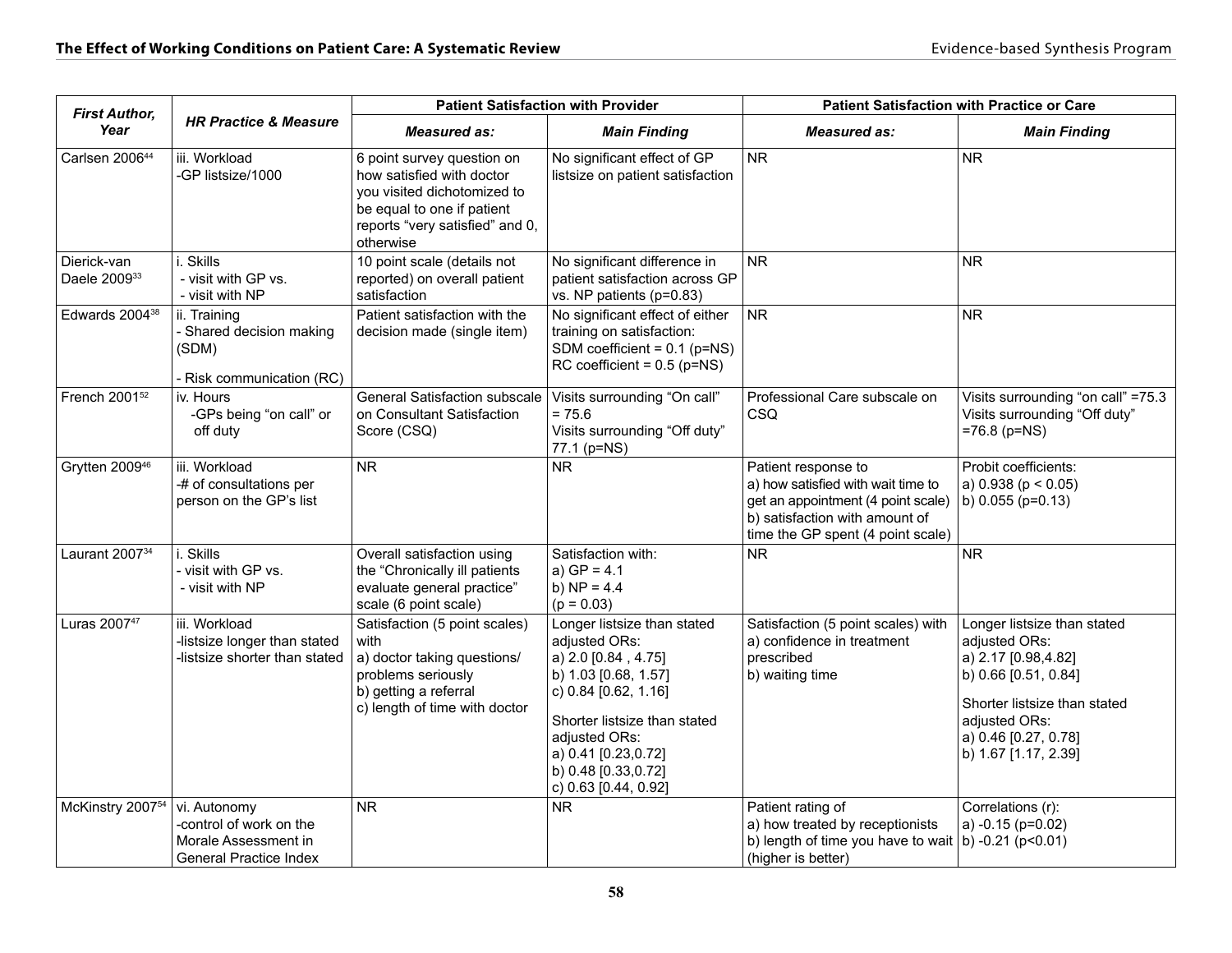| <b>First Author,</b>         | <b>HR Practice &amp; Measure</b>                |                                                  | <b>Patient Satisfaction with Provider</b> | <b>Patient Satisfaction with Practice or Care</b>                                                                                                                                                            |                                                          |  |
|------------------------------|-------------------------------------------------|--------------------------------------------------|-------------------------------------------|--------------------------------------------------------------------------------------------------------------------------------------------------------------------------------------------------------------|----------------------------------------------------------|--|
| Year                         |                                                 | <b>Measured as:</b>                              | <b>Main Finding</b>                       | <b>Measured as:</b>                                                                                                                                                                                          | <b>Main Finding</b>                                      |  |
| Salisbury 2010 <sup>50</sup> | l iv. Workload<br>-listsize (per 1000 patients) | Overall satisfaction (7 point<br>$ scale\rangle$ | $ $ Coefficient = 0.01 (p=0.32)           | Satisfaction with:<br>$ a\rangle$ ability to get an appointment<br>(6 point scale)<br>$ b\rangle$ access (0 to 100 scale<br>created from 6 questions about<br>contacting practice, making an<br>appointment) | Coefficients<br>$ a $ 0.13 (p=0.001)<br>b) 0.68 (p=0.25) |  |

Notes: a. We focus on the following human resources practices:<br>i. Skills

**Skills** 

ii. Training<br>iii. Workload

Workload

iv. Hours/Scheduling

v. Autonomy

vi. Electronic Medical Records or Computerized Systems

**Abbreviations used:** CVD= cardiovascular disease, GP = general practitioner, MD = physician, NP = nurse practitioner, NR = not reported, NS = not statistically significant, OR = odds ratio, PA = physician assistant, PCP = primary care provider, RR = relative risk

| Appendix D, Table 7. Description of Organizational Culture Studies |  |
|--------------------------------------------------------------------|--|
|--------------------------------------------------------------------|--|

| <b>Study</b><br>Country                              | <b>Sample</b>                                                                                                                                                                 |                          | <b>Study design</b> | <b>Working Conditions</b> | <b>Patient/ Provider</b>                                                        | <b>Study Quality</b> |
|------------------------------------------------------|-------------------------------------------------------------------------------------------------------------------------------------------------------------------------------|--------------------------|---------------------|---------------------------|---------------------------------------------------------------------------------|----------------------|
| <b>Funding Source</b>                                | <b>Patients</b>                                                                                                                                                               | <b>Providers/Clinics</b> |                     | <b>Studied</b>            | <b>Outcomes Studied</b>                                                         |                      |
| Adam 2010 <sup>65</sup><br><b>US</b><br>Not Reported | $N=20$<br>Intervention $(n=12)$<br>Control (n=8)<br><b>Sample</b><br>Male: 35%<br>Race: 70% white, 35% black<br>Median age (years):<br>Team care $=$ 49, Usual care<br>$= 50$ | <b>NR</b>                | Case-control        | vii. Team-based care      | ii. Quality of Care<br>-Effectiveness<br>vii. Patient Satisfaction<br>with Care | 0/5                  |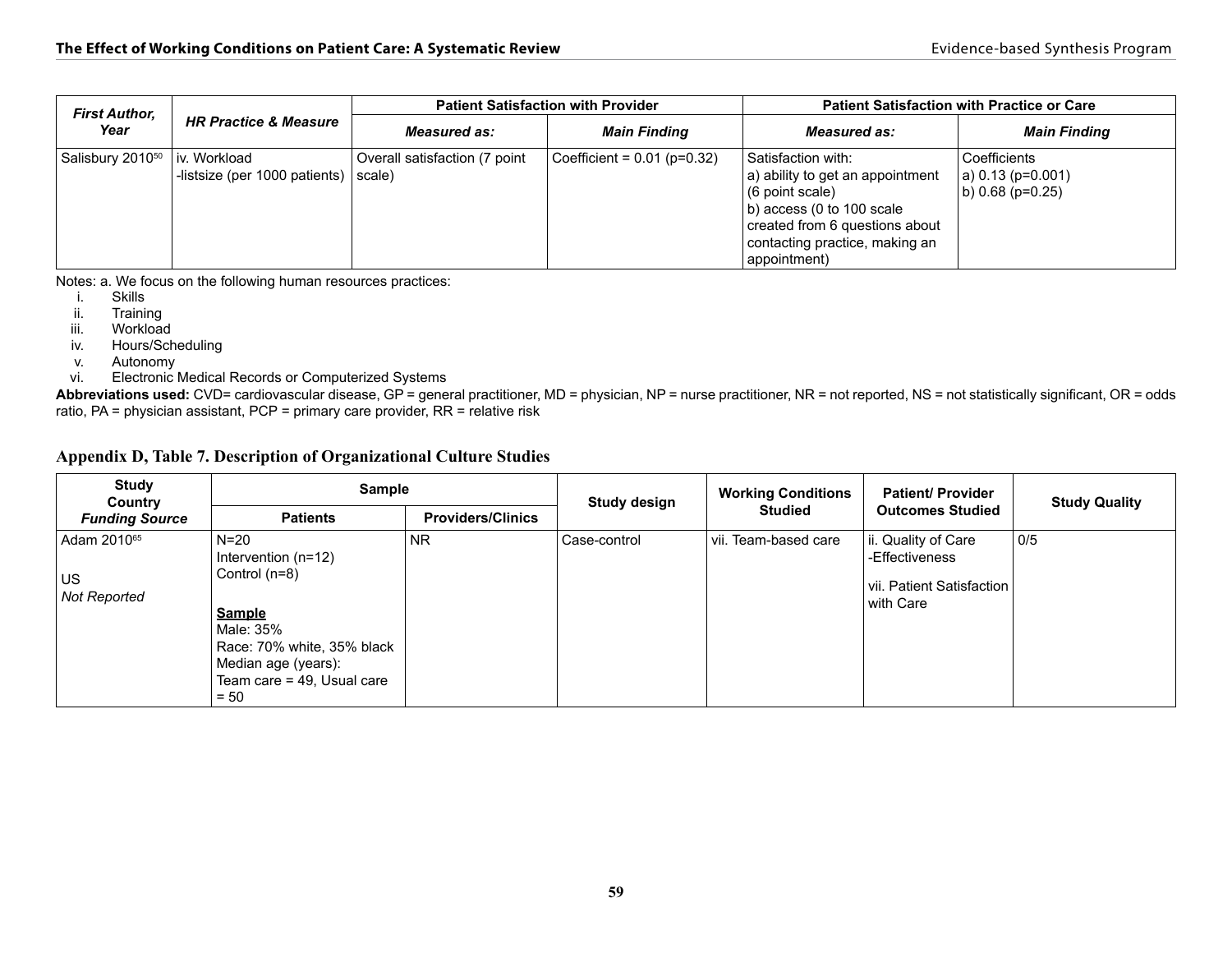| <b>Study</b><br>Country                                                                                                                                                                                                                                                                                                                                   | <b>Sample</b>                                                                                                                                                                                                                                                                                |                                                      | <b>Study design</b>                    | <b>Working Conditions</b>                                                          | <b>Patient/ Provider</b>                                                                  | <b>Study Quality</b>                                                                                                                                                                   |
|-----------------------------------------------------------------------------------------------------------------------------------------------------------------------------------------------------------------------------------------------------------------------------------------------------------------------------------------------------------|----------------------------------------------------------------------------------------------------------------------------------------------------------------------------------------------------------------------------------------------------------------------------------------------|------------------------------------------------------|----------------------------------------|------------------------------------------------------------------------------------|-------------------------------------------------------------------------------------------|----------------------------------------------------------------------------------------------------------------------------------------------------------------------------------------|
| <b>Funding Source</b>                                                                                                                                                                                                                                                                                                                                     | <b>Patients</b>                                                                                                                                                                                                                                                                              | <b>Providers/Clinics</b>                             |                                        | <b>Studied</b>                                                                     | <b>Outcomes Studied</b>                                                                   |                                                                                                                                                                                        |
| Bean-Mayberry 2003 <sup>62</sup><br><b>US</b><br>Department of<br>Veterans Affairs                                                                                                                                                                                                                                                                        | n=971 female veterans (62%<br>of respondents were from<br>women's clinics, 38% from<br>traditional primary care)<br><b>Sample</b><br>Male: 0%<br>Race: 87% white, 10% black,<br>3% other<br>Veteran (%): 100<br>Age (years): 58.3                                                            | 8 Veterans Affairs<br>Medical Centers in 3<br>states | Cross-sectional<br>(survey)            | ix. Care environment<br>(women's clinic vs.<br>traditional primary care<br>clinic) | vii. Patient Satisfaction   1/5<br>with Care                                              |                                                                                                                                                                                        |
| Boyd 2009 <sup>66</sup><br><b>US</b><br>John A. Hartford<br>Foundation, Agency for<br><b>Healthcare Research</b><br>and Quality, National<br>Institute for Aging,<br>Jacob & Valeria<br>Langeloth Foundation,<br>Kaiser-Permanente<br>Mid-Atlantic States.<br><b>Johns Hopkins</b><br>HealthCare, Roger<br>C. Lipitz Center for<br>Integrated Health Care | $N = 904$<br><b>Sample</b><br>Male: 45.2%<br>Race: 50% white. 46%<br>African American, 4% other<br>Age (years): 77.6                                                                                                                                                                         | <b>NR</b>                                            | Cluster-randomized<br>controlled trial | vii. Team-based care                                                               | with Care                                                                                 | vii. Patient Satisfaction   Allocation concealment:<br><b>No</b><br>Blinding: No<br>Intention to treat<br>analysis (ITT): Yes<br>Withdrawals/ dropouts<br>adequately described:<br>Yes |
| Chomienne 201167<br>Canada<br>Not Reported                                                                                                                                                                                                                                                                                                                | N= 319 provided baseline<br>data<br>376 received psych services<br><b>Sample</b><br>Male: 30%<br>Age (years): 83.6% (over 25)<br>Race: 94% White, 6% Other<br>Insurance Coverage for psych<br>services: 43.8% No, 32.3%<br>Yes, 23.9% Don't Know<br>Clinic Location: 43% Rural,<br>57% urban | N/A                                                  | Prospective cohort                     | vii. Team-based care                                                               | Patient:<br>ii. Quality of Care -<br>Effectiveness<br>Provider:<br>Physician satisfaction | 1/5                                                                                                                                                                                    |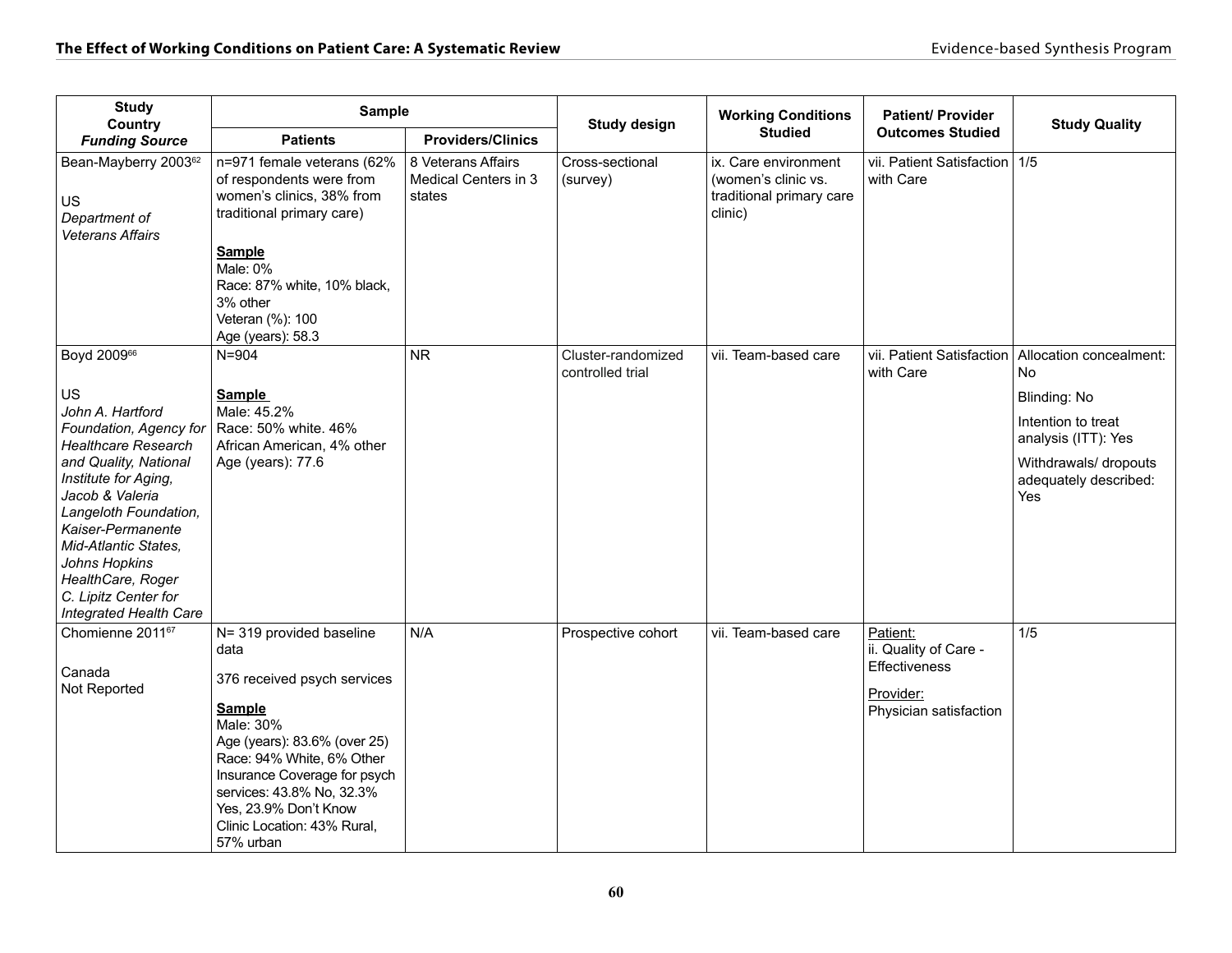| <b>Study</b><br>Country                                                                | <b>Sample</b>                                                                                                                                                                                                                                                                                                                               |                                                                                                          | <b>Study design</b>            | <b>Working Conditions</b> | <b>Patient/ Provider</b>                                                                                                                                                       | <b>Study Quality</b>                                  |
|----------------------------------------------------------------------------------------|---------------------------------------------------------------------------------------------------------------------------------------------------------------------------------------------------------------------------------------------------------------------------------------------------------------------------------------------|----------------------------------------------------------------------------------------------------------|--------------------------------|---------------------------|--------------------------------------------------------------------------------------------------------------------------------------------------------------------------------|-------------------------------------------------------|
| <b>Funding Source</b>                                                                  | <b>Patients</b>                                                                                                                                                                                                                                                                                                                             | <b>Providers/Clinics</b>                                                                                 |                                | <b>Studied</b>            | <b>Outcomes Studied</b>                                                                                                                                                        |                                                       |
| Gilfillan 201063<br><b>US</b>                                                          | $N = 15,310$                                                                                                                                                                                                                                                                                                                                | <b>NR</b>                                                                                                | Pre-post                       | viii. PCMH                | ii. Quality of Care -<br><b>Effectiveness</b>                                                                                                                                  | $2/5$                                                 |
| Not Reported                                                                           | <b>Sample</b><br>Male: 49.7%<br>Age (years): 73.8<br>Admissions/1000 members/<br>year: 283.6<br>Readmissions/<br>1000/year: 46                                                                                                                                                                                                              |                                                                                                          |                                |                           |                                                                                                                                                                                |                                                       |
| Hogg 200968<br>Canada                                                                  | $N = 241$<br><b>Sample</b>                                                                                                                                                                                                                                                                                                                  | <b>NR</b>                                                                                                | Randomized<br>controlled trial | vii. Team-based care      | ii. Quality of Care -<br>Effectiveness                                                                                                                                         | Allocation concealment:<br><b>No</b>                  |
| Ontario Ministry of<br><b>Health and LongTerm</b>                                      | Male: 35.3%<br>Age (years): 71.2                                                                                                                                                                                                                                                                                                            |                                                                                                          |                                |                           |                                                                                                                                                                                | <b>Blinding: Yes</b><br>Intention to treat analysis   |
| <b>Care Transition Fund</b>                                                            |                                                                                                                                                                                                                                                                                                                                             |                                                                                                          |                                |                           |                                                                                                                                                                                | (ITT): Yes                                            |
|                                                                                        |                                                                                                                                                                                                                                                                                                                                             |                                                                                                          |                                |                           |                                                                                                                                                                                | Withdrawals/ dropouts<br>adequately described:<br>Yes |
| Linzer 2009 <sup>6</sup><br>US<br><b>Agency for Healthcare</b><br>Research and Quality | $N = 1,795$<br><b>Sample</b><br>Male: 31%<br>Race/Ethnicity: 62% White,<br>22% Black<br>Age (years): 60                                                                                                                                                                                                                                     | 119 clinics in 5 regions<br>(urban & rural)<br>218 general internists<br>and 204 family<br>practitioners | Cross-sectional                | x. Clinic values          | ii. Quality of Care -<br><b>Effectiveness</b>                                                                                                                                  | 3/4                                                   |
| Reid 200964<br>US<br>Group Health<br>Cooperative                                       | $N = 236,604$<br><b>PCMH</b> clinic<br>$(n=8,094)$<br>19 Control clinics<br>$(n=228,510)$<br><b>Sample</b><br>Group visit attendance (%):<br>0.02<br>Attended self-management<br>support workshops (%): 0.02<br>Health risk assessment<br>completion (%): 1.8<br>Pre-visit outreach (%): 1.1<br>Emergency/urgent care<br>follow-up (%): 6.5 | $N = 82$<br>83% Response rate<br><b>Sample</b><br>Male: 16.3%                                            | Prospective<br>pre-post        | viii. PCMH                | Patient:<br>ii. Quality of Care -<br>Effectiveness<br>vi. Patient Satisfaction<br>with Provider<br>vii. Patient Satisfaction<br>with Care<br>Provider:<br><b>Staff Burnout</b> | 2/5                                                   |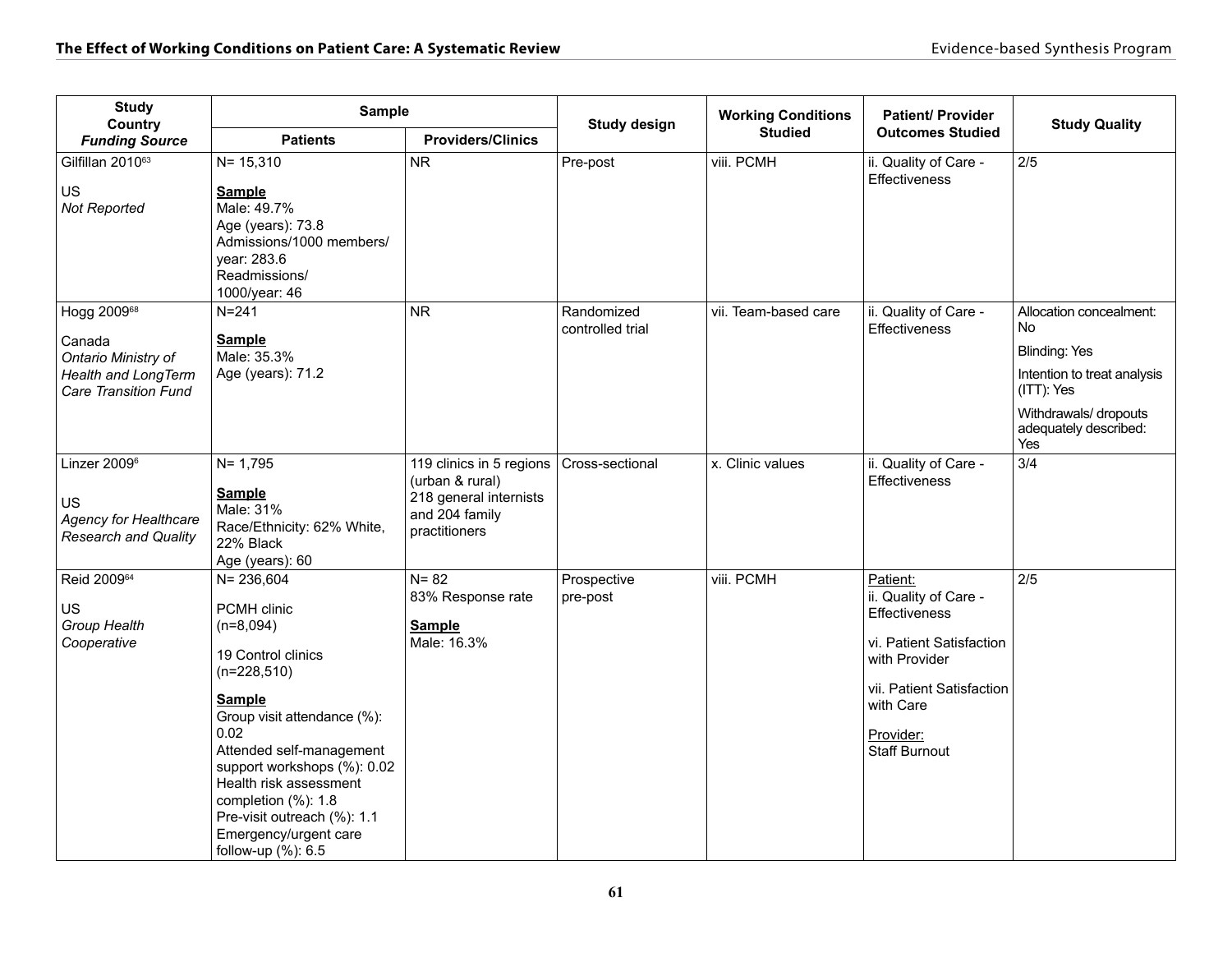| <b>Study</b><br>Country                                                                                                                                                                                          | Sample                                                                                                                                                            |                                                                                                                          | <b>Study design</b>            | <b>Working Conditions</b> | <b>Patient/ Provider</b> | <b>Study Quality</b>                                                                                              |
|------------------------------------------------------------------------------------------------------------------------------------------------------------------------------------------------------------------|-------------------------------------------------------------------------------------------------------------------------------------------------------------------|--------------------------------------------------------------------------------------------------------------------------|--------------------------------|---------------------------|--------------------------|-------------------------------------------------------------------------------------------------------------------|
| <b>Funding Source</b>                                                                                                                                                                                            | <b>Patients</b>                                                                                                                                                   | <b>Providers/Clinics</b>                                                                                                 |                                | <b>Studied</b>            | <b>Outcomes Studied</b>  |                                                                                                                   |
| Sellors 2003 <sup>69</sup>                                                                                                                                                                                       | $N = 889$                                                                                                                                                         | N=48 agreed to<br>participate                                                                                            | Randomized<br>controlled trial | vii. Team-based care      | v. Medication Errors     | Allocation concealment:<br>No.                                                                                    |
| Canada<br><b>Health Transition Fund.</b><br>Health Canada, the<br><b>Department of Family</b><br>Medicine, McMaster<br>University, and the<br>Centre for Evaluation<br>of Medicines, St.<br>Joseph's Healthcare. | <b>Sample</b><br>Male: 37.2%<br>Race: NR<br>Age (years): 74<br>Mean length of time with<br>physician: 10.9 years<br>Intervention (Pharmacist<br>consult): $n=431$ | Age: NR<br>Male: 67%<br>Race: NR<br>Years since<br>graduation: 21.7<br>Intervention<br>(Pharmacist consult):<br>$n = 24$ |                                |                           |                          | Blinding: No<br>Intention to treat<br>analysis (ITT): No<br>Withdrawals/ dropouts<br>adequately described:<br>Yes |
| Hamilton, Ont                                                                                                                                                                                                    | Usual Care: n=458                                                                                                                                                 | Usual Care: n=24                                                                                                         |                                |                           |                          |                                                                                                                   |

Notes: a. To the extent possible, we report the following descriptive statistics (means/percents) on the main patient sample analyzed: age, gender, race, and veteran status. "NR" means this information was not reported in the study and "N/A" means the statistics were not applicable to the sample studied.

b. We focus on the following organizational culture components:

- vii. Team-based Care
- viii. Patient Centered Medical Home (PCMH)
- ix. Care Environment
- x. Clinic Values

c. We focus on the following patient and provider outcomes (vii-viii), noting that each construct may be measured differently across studies:

- i. Quality of Care Clinical Effectiveness or Access
- ii. Patient Safety- Diagnostic Errors
- iii. Patient Safety Non-Medication Treatment Errors
- iv. Patient Safety Medication Treatment Errors
- v. Patient Satisfaction with Provider
- vi. Patient Satisfaction with Clinic/Care
- vii. Provider Stress
- viii. Provider Satisfaction

d. We assessed study quality in the following ways. For non-randomized studies, we assessed the risk of study bias on the following dimensions: population (e.g., representative, uniform inclusion/exclusion criteria), outcomes (important outcomes assessed and measured, appropriate follow-up), measurement (variables uniformly assessed, blinded, construct valid measures), confounding (design and methods minimize confounding) and whether the intervention can be replicated if applicable. Study quality for these studies is reported as the number of criteria met (where risk was assessed as low) out of the total possible dimensions evaluated for risk. For randomized studies, we assessed study quality based on the four criteria listed.

**Abbreviations used**: GP = general practitioner, MD = physician, N/A = not applicable, NP = Nurse practitioner, NR = not reported, PA = Physician Assistant, PC = primary care, PCMH = patient centered medical home, PCP = primary care provider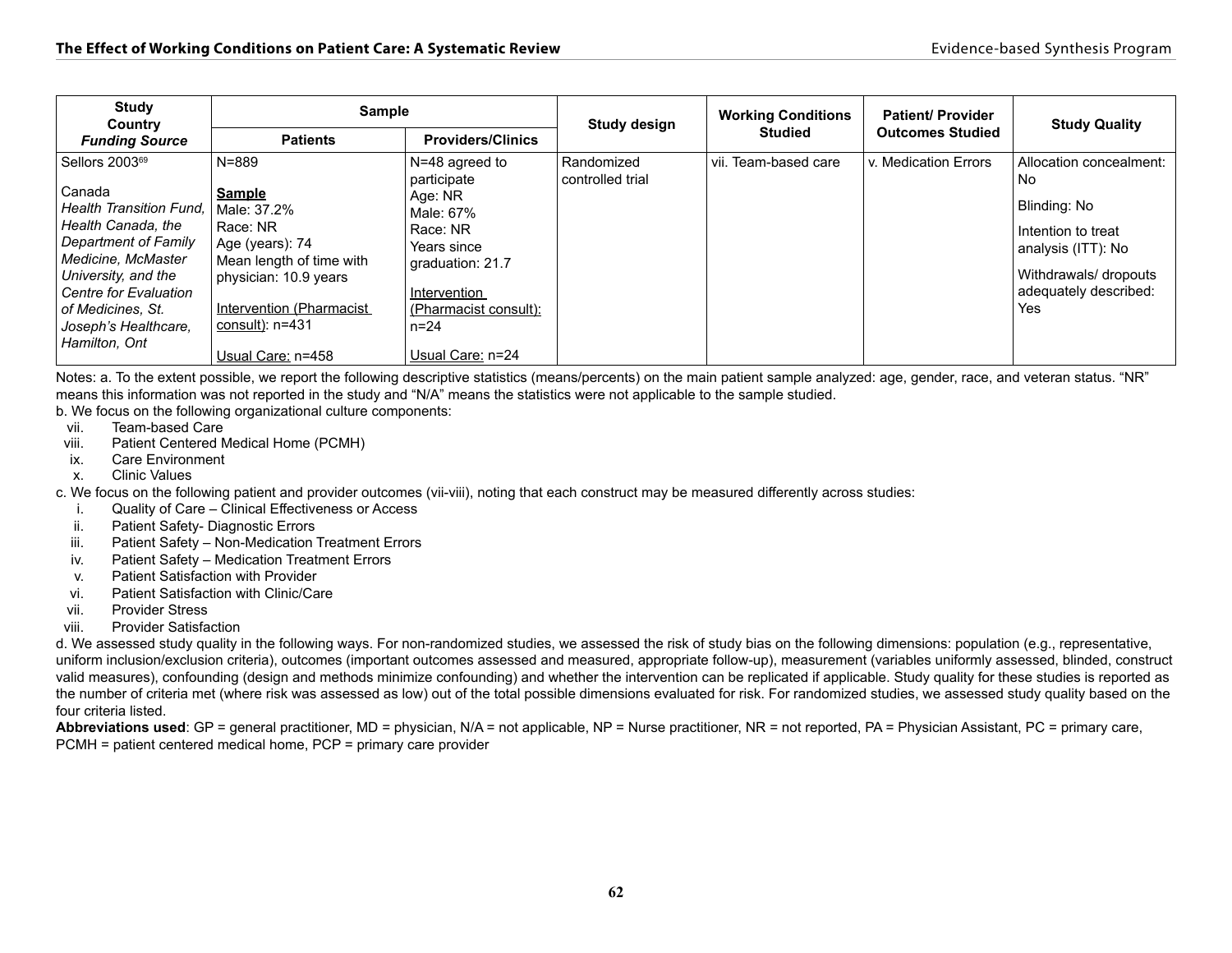|                              | Organizational                                                                                                                                                  |                     | <b>Access</b>       | <b>Effectiveness</b>                                                                                                                                                             |                                                                                                                                                                                                                                                                                                        |
|------------------------------|-----------------------------------------------------------------------------------------------------------------------------------------------------------------|---------------------|---------------------|----------------------------------------------------------------------------------------------------------------------------------------------------------------------------------|--------------------------------------------------------------------------------------------------------------------------------------------------------------------------------------------------------------------------------------------------------------------------------------------------------|
| <b>Study</b>                 | <b>Culture Practice &amp;</b><br><b>Measure</b>                                                                                                                 | <b>Measured as:</b> | <b>Main Finding</b> | <b>Measured as:</b>                                                                                                                                                              | <b>Main Finding</b>                                                                                                                                                                                                                                                                                    |
| Adam 2010 <sup>65</sup>      | vii. Team-based<br>Care - care team<br>consisting of weekly<br>team (physician,<br>nurses, and front<br>desk staff)                                             | <b>NR</b>           | <b>NR</b>           | Median # of Hospitalizations<br>and<br>ER visits                                                                                                                                 | Hospitalizations:<br>Team Care (n=12):<br>Baseline = $0$<br>$6$ month = $0$<br>Usual Care (n=8):<br>Baseline = $0$<br>$6$ month = $0$<br>$ER \text{ visits}$<br>Team Care (n=12):<br>6 months before $= 0$<br>$6$ month = $0.5$<br>Usual Care (n=8):<br>6 months before $= 0.5$<br>6 month = $0.5$     |
| Chomienne 2011 <sup>67</sup> | vii. Team-based<br>Care - addition of<br>a psychologist to<br>family practice clinic                                                                            | <b>NR</b>           | <b>NR</b>           | - Outcome Questionnaire<br>45 (OQ-45) - standardized<br>symptom distress inventory<br>-EuroQoL(EQ-5D) - and<br>index of health-related<br>quality of life                        | OQ-45 improved in 60% of patients<br>EQ-5D (quality of life) improved for 83%<br>of patients who completed first and last<br>assessment (n=178; p<0.001)                                                                                                                                               |
| Gilfillan 2010 <sup>63</sup> | viii. PCMH- multi-<br>component<br>intervention                                                                                                                 | <b>NR</b>           | <b>NR</b>           | Admissions (members/year)<br><b>Readmissions</b><br>(members/year)                                                                                                               | Admissions:<br>PCMH = 257 admissions/<br>1000 members/ year; -18% [95% CI -30% to<br>$-5\%$ ; P<0.01]<br>Control= 313 admissions/<br>1000 members/ year <sup>§</sup><br>Readmission:<br>PCMH= 38/1000 members/year;<br>-36% [95% CI, -55 to -3%; p=0.02]<br>Control= 59/1000 members/year <sup>§</sup> |
| Hogg 200968                  | vii. Team-based care<br>- Anticipatory and<br>Preventive Team<br>Care (APTCare)<br>consisting of<br>physicians, 1-3<br>nurse practitioners,<br>and a pharmacist |                     |                     | A Chronic Disease<br>Management (CDM) Quality<br>of Care (QOC)<br>composite score based on<br>12 indicator processes for<br>4 chronic diseases (CAD,<br>diabetes, CHF, and COPD) | CDM QOC +9.29%; [p<0.001]<br>Preventive Care +16.5%; [P<0.001]                                                                                                                                                                                                                                         |

### **Appendix D, Table 8. Quality of Care Outcomes – Organizational Culture Studies**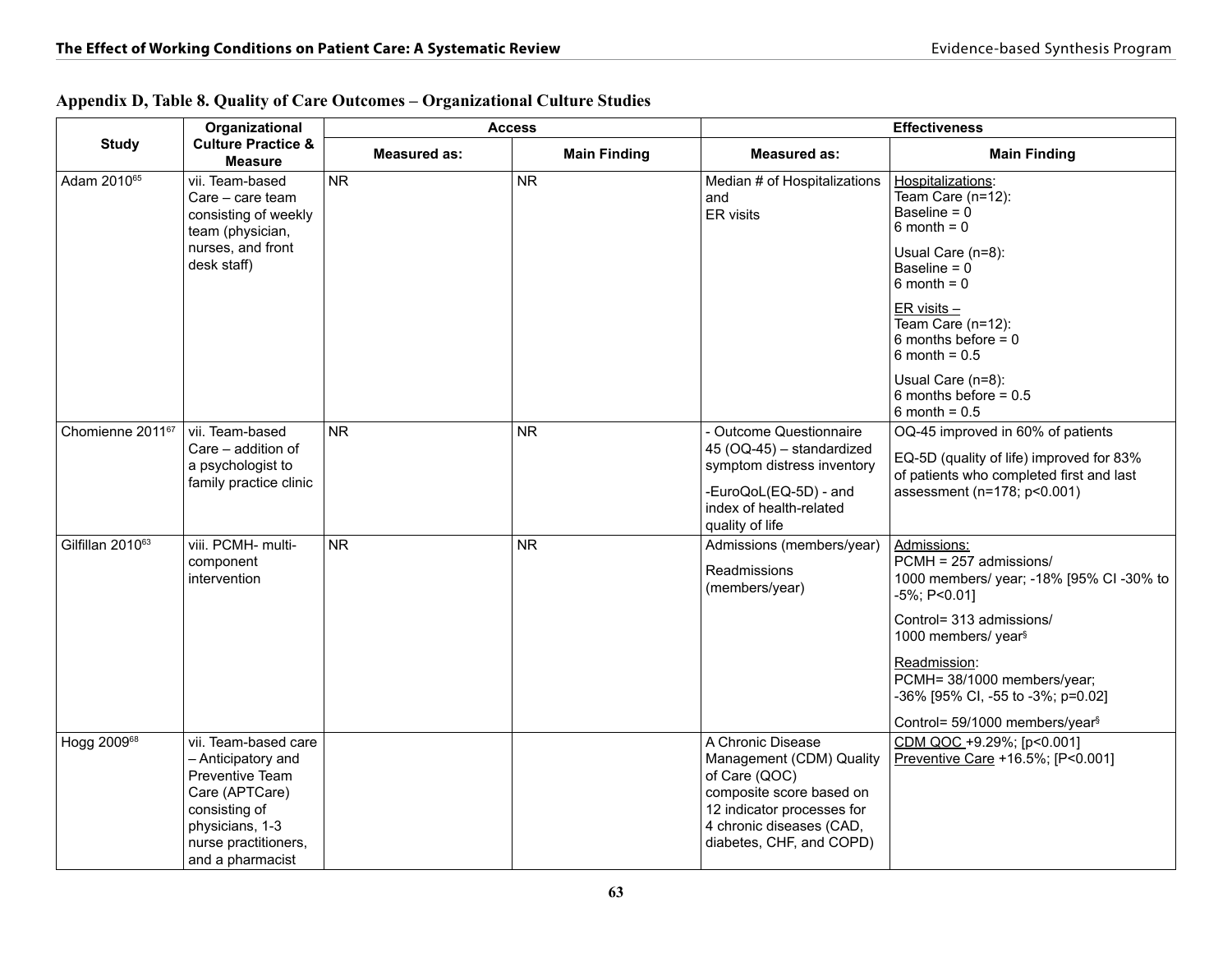|                         | Organizational                                 |              | <b>Access</b>       | <b>Effectiveness</b>                                                                                                                                                     |                                                                                                                                                                                                                                            |  |  |
|-------------------------|------------------------------------------------|--------------|---------------------|--------------------------------------------------------------------------------------------------------------------------------------------------------------------------|--------------------------------------------------------------------------------------------------------------------------------------------------------------------------------------------------------------------------------------------|--|--|
| <b>Study</b>            | <b>Culture Practice &amp;</b><br>Measure       | Measured as: | <b>Main Finding</b> | Measured as:                                                                                                                                                             | <b>Main Finding</b>                                                                                                                                                                                                                        |  |  |
| Linzer $2009^{\circ}$   | x. Clinic values                               | <b>NR</b>    | <b>NR</b>           | Association of clinic values<br>and total quality<br>based on management of:<br>a) hypertension<br>b) diabetes, and<br>c) Preventive care from<br>medical record audits. | Quality emphasis 0.94 (4.07 to 5.95)<br>Information and communication emphasis<br>4.65 (0.07 to 9.23)<br>Trust in organization $1.88$ (2.97 to 6.73)<br>Workplace cohesiveness 0.85 (3.37 to 5.07)<br>Values alignment 1.15 (3.47 to 5.78) |  |  |
| Reid 2009 <sup>64</sup> | viii. PCMH multi-<br>component<br>intervention | <b>NR</b>    | <b>NR</b>           | Contacts/1000 members/<br>year                                                                                                                                           | Admissions (ACSC):<br>PCMH= 12/1000; RR=0.89; P<0.001<br>Usual Care= 13/1000 members/year<br>Admissions:<br>PCMH=100/1000 members/year<br>RR=1.03 (NS)<br>Usual Care= 100/1000 members/year                                                |  |  |

Notes: We focus on the following organizational culture components:

i. Team-based Care

ii. Patient Centered Medical Home (PCMH)

- iii. Care Environment
- iv. Clinic Values

**Abbreviations used:** ACSC = Ambulatory Care Sensitive Conditions, BP = blood pressure, CAD = coronary artery disease, CHF = congestive heart failure, COPD = chronic obstructive pulmonary disease, ER = emergency room, LDL = low density lipoprotein, LEAP = lower extremity amputation prevention, NS = not statistically significant, PCMH = patient centered medical home, QOC = quality of care

§ Controls are for simulated non-PCMH participants representing the expected outcomes from the active group if the PCMH had never been implemented

|                            | <b>Organizational</b><br><b>Culture Practice</b><br>& Measure                       | <b>Diagnostic Errors</b> |                     |              | <b>Non-Medication Treatment Errors</b> | <b>Medication Errors</b>                                              |                                                                                                           |  |
|----------------------------|-------------------------------------------------------------------------------------|--------------------------|---------------------|--------------|----------------------------------------|-----------------------------------------------------------------------|-----------------------------------------------------------------------------------------------------------|--|
| <b>Author, Year</b>        |                                                                                     | <b>Measured as:</b>      | <b>Main Finding</b> | Measured as: | <b>Main Finding</b>                    | Measured as:                                                          | <b>Main Finding</b>                                                                                       |  |
| Sellors 2003 <sup>69</sup> | l vii. Team-based<br>care<br>-Pharmacist<br>l consultation with<br>family physician | <b>NR</b>                | <b>NR</b>           | NR.          | <b>NR</b>                              | At least 1 drug<br>related problem<br>identified by the<br>pharmacist | 344/431 (79.8%)<br>2.5 drug related problems/senior<br>*No comparison data from non<br>pharmacist control |  |

**Appendix D, Table 9. Patient Safety Outcomes – Organizational Culture Studies** 

**Abbreviations used:** NR = not reported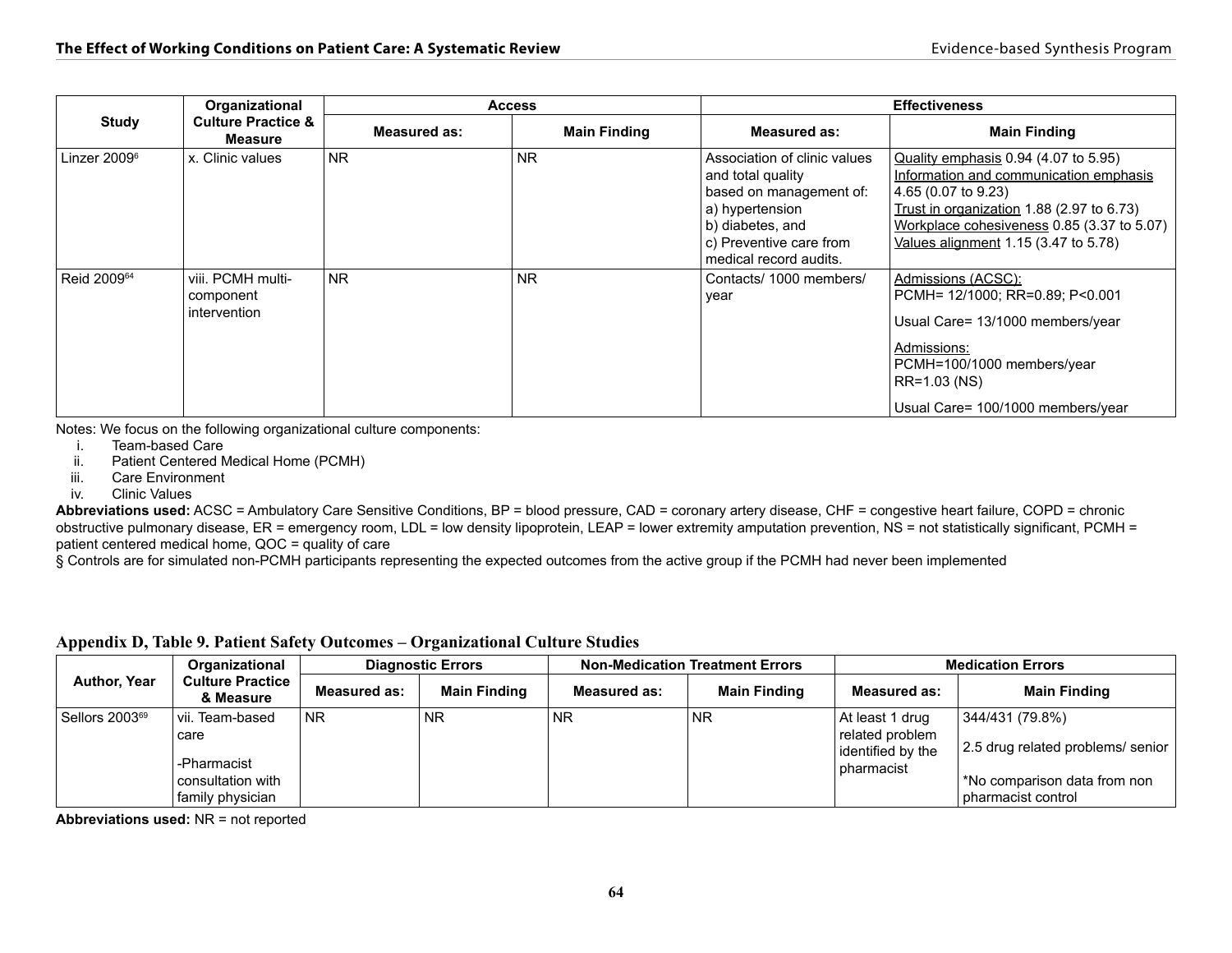| Author, Year<br><b>Organizational Culture</b> |                                                                                                                                     | <b>Patient Satisfaction with Provider</b>                  |                                                                                                      | <b>Patient Satisfaction with Practice or Care</b>                                                                                                                                             |                                                                                                                                                                                                                                          |  |  |
|-----------------------------------------------|-------------------------------------------------------------------------------------------------------------------------------------|------------------------------------------------------------|------------------------------------------------------------------------------------------------------|-----------------------------------------------------------------------------------------------------------------------------------------------------------------------------------------------|------------------------------------------------------------------------------------------------------------------------------------------------------------------------------------------------------------------------------------------|--|--|
|                                               | <b>Practice &amp; Measure</b>                                                                                                       | <b>Measured as:</b>                                        | <b>Main Finding</b>                                                                                  | <b>Measured as:</b>                                                                                                                                                                           | <b>Main Finding</b>                                                                                                                                                                                                                      |  |  |
| Adam 2010 <sup>65</sup>                       | vii. Team-based Care - care<br>team consisting of weekly<br>team physician, nurses, and                                             | <b>NR</b>                                                  | <b>NR</b>                                                                                            | Patient Self-rated well-being<br><b>Patient Satisfaction</b>                                                                                                                                  | Patient self-rated well-being:<br>Team based = $+8\%$<br>Usual care = no change                                                                                                                                                          |  |  |
|                                               | front desk staff)                                                                                                                   |                                                            |                                                                                                      |                                                                                                                                                                                               | <b>Patient Satisfaction:</b><br>Team based = satisfied or very<br>satisfied increased from 75% at<br>baseline to 92% at 6 months<br>Usual care = "All control patients"<br>were very satisfied or satisfied at<br>baseline and follow-up |  |  |
| Bean-Mayberry<br>200362                       | ix. Care environment<br>(women's clinic vs. traditional<br>primary care clinic)                                                     | <b>NR</b>                                                  | <b>NR</b>                                                                                            | <b>Primary Care Satisfaction</b><br>Survey for Women (PCSSW)<br>a) Overall Satisfaction<br>b) Getting Care<br>c) Privacy/Comfort<br>d) Communication<br>e) Complete Care<br>f) Follow-up Care | Odds Ratios<br>a) OR=1.42(1.00-2.02)<br>b) OR= $1.69(1.14-2.49)$<br>OR=1.63(1.11-2.39)<br>C)<br>d) OR=1.66(1.16-2.37)<br>OR=1.69(1.17-2.43)<br>e)<br>OR=1.70(1.16-2.47)<br>f)                                                            |  |  |
| Boyd 200966                                   | vii. Team Based Care-<br>"Guided Care" RN trained in<br>chronic care integrated into<br>primary care to work with 2-5<br>physicians | <b>NR</b>                                                  | <b>NR</b>                                                                                            | Patient Assessment of<br><b>Chronic Illness Care</b><br>(PACIC)                                                                                                                               | Compared to usual care, patients<br>who received guided were twice<br>as likely to rate chronic care highly<br>(AOR=2.13 [95% CI=1.30 to 3.5<br>p=0.003)]                                                                                |  |  |
| Reid 2009 <sup>64</sup>                       | viii. PCMH                                                                                                                          | Ambulatory Care<br>Experiences Survey (ACES)*              | ACES (Adiusted mean<br>difference in scores):<br>Quality of GP-patient<br>interactions= 2.12; p<0.01 | Patient Assessment of<br><b>Chronic Illness Care</b><br>(PACIC) survey*<br>-Patient involvement in care                                                                                       | PACIC (Adjusted mean difference<br>in scores):<br>Patient Activation/Involvement=<br>3.30; p<0.01                                                                                                                                        |  |  |
|                                               |                                                                                                                                     |                                                            | Shared Decision Making=<br>2.76; p<0.01                                                              | -Degree teams helped set<br>and refine goals                                                                                                                                                  | Goal Setting/Tailoring= 3.10;<br>p<0.05                                                                                                                                                                                                  |  |  |
|                                               |                                                                                                                                     | *Survey results from n=1,024<br>at PCMH clinic and n=1.662 | Coordination of Care=<br>3.38; p<0.001                                                               |                                                                                                                                                                                               |                                                                                                                                                                                                                                          |  |  |
|                                               |                                                                                                                                     | at 2 control clinics                                       | Access = $3.48$ ; $p < 0.001$                                                                        |                                                                                                                                                                                               |                                                                                                                                                                                                                                          |  |  |

|  | Appendix D, Table 10. Patient Satisfaction Outcomes – Organizational Culture Studies |  |  |
|--|--------------------------------------------------------------------------------------|--|--|
|  |                                                                                      |  |  |

Notes: We focus on the following organizational culture components:

vii. Team-based Care

viii. Patient Centered Medical Home (PCMH)

ix. Care Environment

x. Clinic Values

Abbreviations used: AOR = adjusted odds ratio, CI = confidence interval, GP = general practitioner, NR = not reported, OR = odds ratio, RN = registered nurse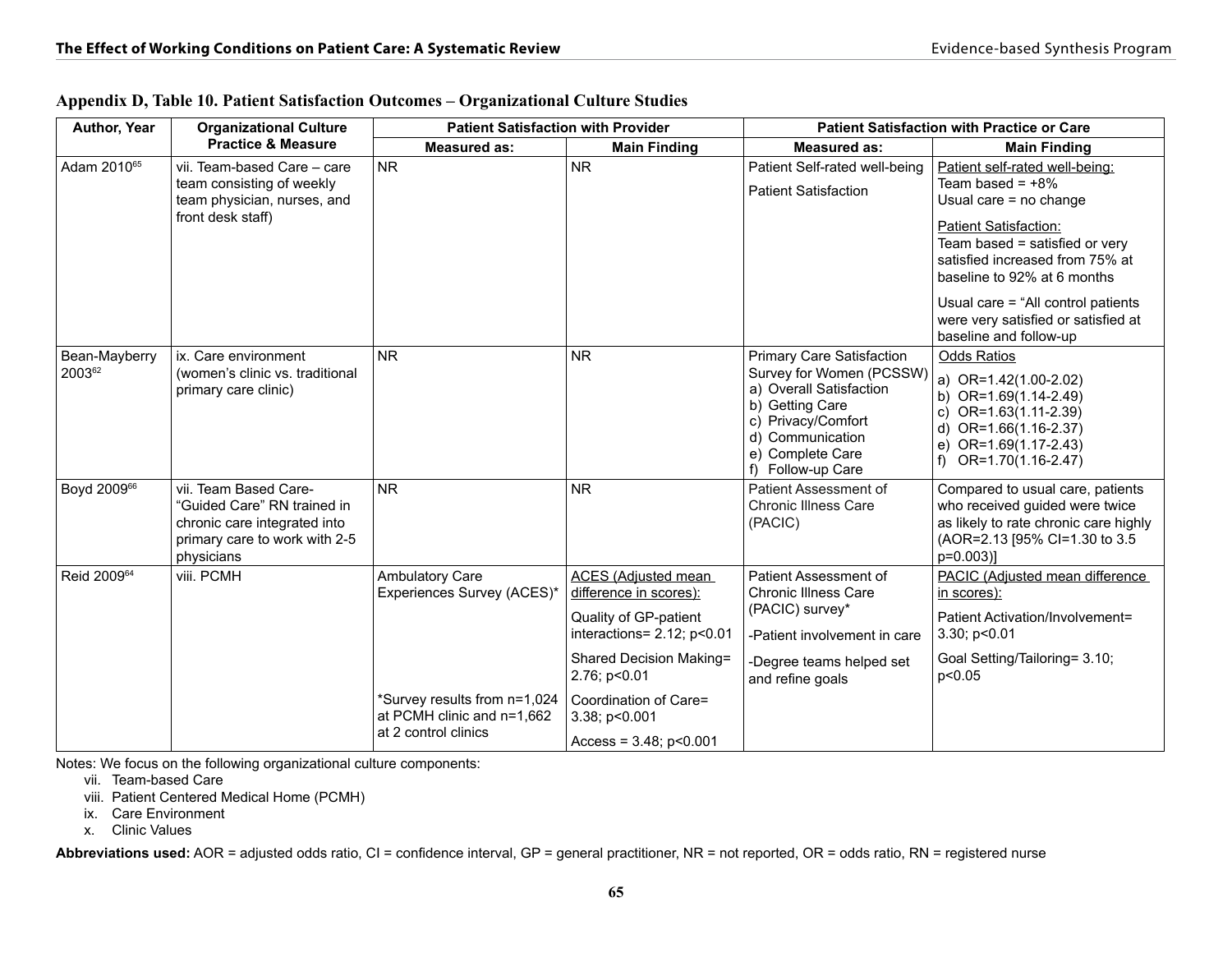| <b>Study</b>             |                                                                                                                                                                                                              | <b>Job Stress</b>                                                                                                                                             | <b>Job Satisfaction</b>                                                                                                                                                                                |                                                                                                                                | <b>Burnout</b>                                                                                                                                                                                               |                                                                                                                                                             |  |
|--------------------------|--------------------------------------------------------------------------------------------------------------------------------------------------------------------------------------------------------------|---------------------------------------------------------------------------------------------------------------------------------------------------------------|--------------------------------------------------------------------------------------------------------------------------------------------------------------------------------------------------------|--------------------------------------------------------------------------------------------------------------------------------|--------------------------------------------------------------------------------------------------------------------------------------------------------------------------------------------------------------|-------------------------------------------------------------------------------------------------------------------------------------------------------------|--|
|                          | <b>Measured as:</b>                                                                                                                                                                                          | <b>Main Finding</b>                                                                                                                                           | <b>Measured as:</b>                                                                                                                                                                                    | <b>Main Finding</b>                                                                                                            | <b>Measured as:</b>                                                                                                                                                                                          | <b>Main Finding</b>                                                                                                                                         |  |
| Chomienne<br>201167      | NR.                                                                                                                                                                                                          | <b>NR</b>                                                                                                                                                     | Physician questionnaire on<br>5 point scale                                                                                                                                                            | 8/10 doctors reported<br>improved office<br>atmosphere and<br>quality of life at work<br>7/10 reported<br>improved workload    | <b>NR</b>                                                                                                                                                                                                    | <b>NR</b>                                                                                                                                                   |  |
| Linzer 2009 <sup>6</sup> | Association with<br>physician rated clinic<br>values:<br>a) Quality emphasis:<br>b) Information and<br>comm. Emphasis:<br>c) Trust in organization:<br>d) Workplace<br>cohesiveness:<br>e) Values alignment: | a) -0.34 (-0.48 to -0.20)<br>b) $-0.25$ ( $-0.37$ to $-0.13$ )<br>c) $-0.31$ ( $-0.43$ to $-0.19$ )<br>d) -0.25 (-0.39 to -0.11)<br>e) -0.34 (-0.46 to -0.22) | Association with physician<br>rated clinic values:<br>a) Quality emphasis:<br>b) Information and comm.<br>Emphasis:<br>c) Trust in organization:<br>d) Workplace cohesiveness:<br>e) Values alignment: | a) 0.51 (0.41 to 0.61)<br>b) 0.32 (0.21 to 0.42)<br>c) 0.55 (0.45 to 0.65)<br>d) 0.43 (0.30 to 0.59)<br>e) 0.48 (0.37 to 0.59) | Association with<br>physician rated clinic<br>values:<br>a) Quality emphasis:<br>b) Information and<br>comm. Emphasis:<br>c) Trust in organization:<br>d) Workplace<br>cohesiveness:<br>e) Values alignment: | a) -0.57 (-0.76 to -0.37)<br>b) $-0.33$ $(-0.51$ to $-0.14)$<br>c) $-0.51$ ( $-0.69$ to $-0.34$ )<br>d) -0.33 (-0.50 to -0.15)<br>e) -0.49 (-0.66 to -0.33) |  |
| Reid 2009 <sup>64</sup>  | <b>NR</b>                                                                                                                                                                                                    | <b>NR</b>                                                                                                                                                     | <b>NR</b>                                                                                                                                                                                              | <b>NR</b>                                                                                                                      | Maslach Burnout<br>Inventory                                                                                                                                                                                 | 10% of PCMH staff reported<br>emotional exhaustion vs.<br>30% of control clinics<br>p<0.01                                                                  |  |

|  |  |  | Appendix D, Table 11. Provider Outcomes – Organizational Culture Studies |  |  |  |
|--|--|--|--------------------------------------------------------------------------|--|--|--|
|  |  |  |                                                                          |  |  |  |

Notes: We focus on the following organizational culture components:

vii. Team-based Care

viii. Patient Centered Medical Home (PCMH)

ix. Care Environment

x. Clinic Values

**Abbreviations used:** NR = not reported